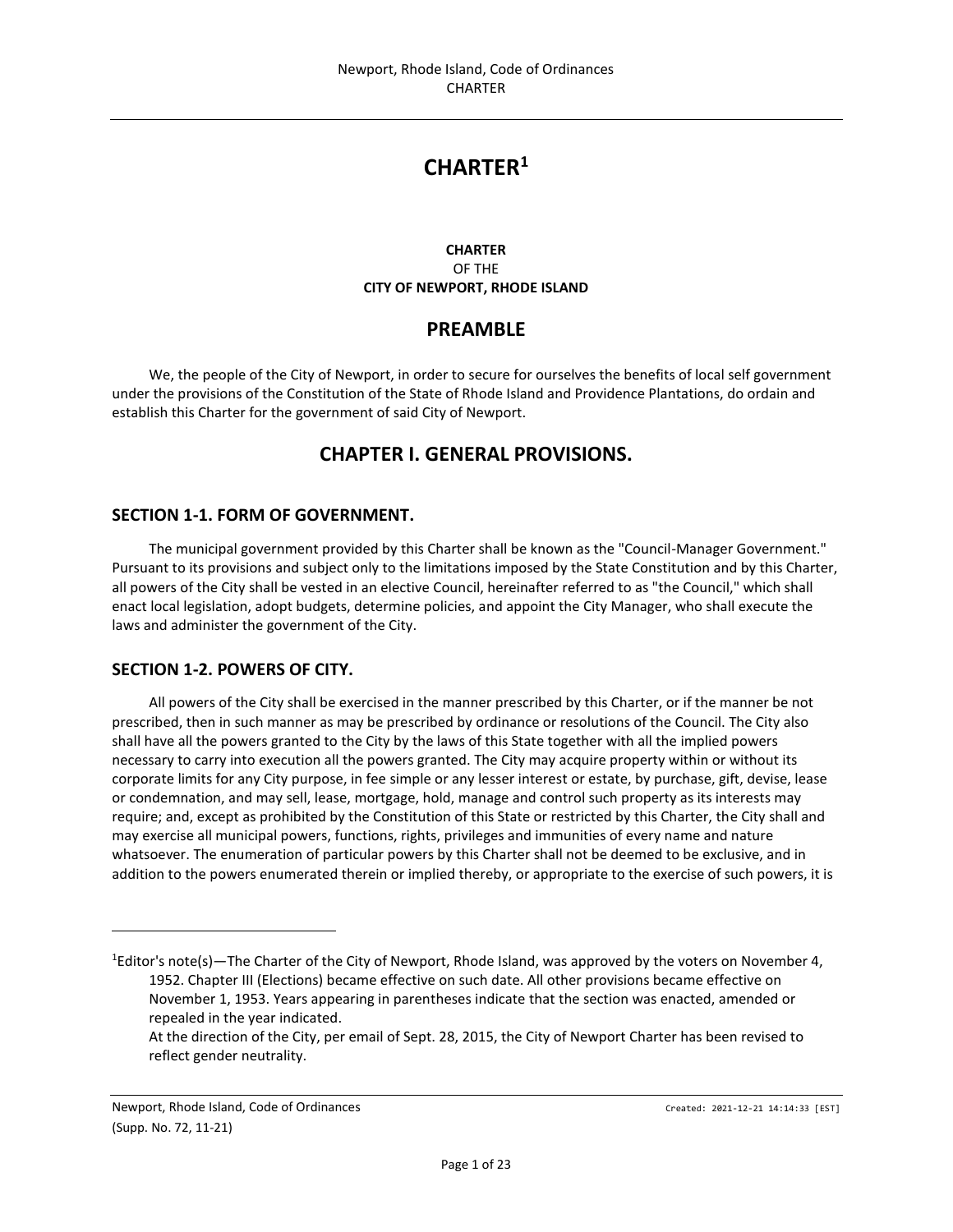intended that the City shall have and may exercise all powers which, under the Constitution of this State, it would be competent for this Charter specifically to enumerate.

# **SECTION 1-3. EXISTING ORDINANCES, RESOLUTIONS, RULES AND REGULATIONS TO CONTINUE IN EFFECT.**

Except insofar as they are inconsistent with this Charter, all the ordinances, rules, resolutions and regulations heretofore made by the representative Council or the Board of Aldermen, or any board or commission, shall continue in effect until superseded by action of the Council.

### **SECTION 1-4. SAVING CLAUSE.**

All laws relating to the City of Newport are hereby superseded to the extent that the same are inconsistent with the provisions of this Charter, except such laws that are enacted in accordance with powers reserved to the General Assembly by the Constitution of the State.

# **CHAPTER II. THE COUNCIL.**

# **SECTION 2-1. THE COUNCIL.**

There shall be a Council which shall consist of seven Councilors, one from each of the three wards of the City who shall be elected solely by the qualified electors within their respective wards, and four from the City at large to be elected at large by the qualified electors of the City.

(As amended by Sec. 1, Chapter 242, P.L. 1970; Sec. 1, Chapter 38, P.L. 2003)

# **SECTION 2-2. TERMS OF OFFICE.**

The terms of office of the members of the Council shall be for two years and shall begin on the first day of December next following their election.

(As amended by Sec. 2, Chapter 269, P.L. 1984; Amd. of 11-4-2014.)

### **SECTION 2-3. VACANCIES.**

Any vacancies arising from death, resignation or any reason in the membership of the Council shall be filled by four affirmative votes of the remaining members of the Council within thirty (30) days after the Council learns of the vacancy or, in the event of a tie vote or inability to elect, the vacancy shall be filled as soon thereafter as possible by a majority vote of all the remaining members of the Council; provided, however, the Council shall provide for the public solicitation of applicants.

The Council shall fill any vacancy arising from death, resignation or any reason in the membership of the School Committee within thirty (30) days after learning of the vacancy or as soon thereafter as may be possible by a majority vote of all members of the Council; provided, however, the Council shall provide for the public solicitation of applicants. Any person appointed to fill a vacancy on the School Committee by the Council shall serve only until a person is elected and qualified at the next City election under this Charter.

(As amended by Chapter 170, P.L. 1963; Sec. 1, Chapter 518, P.L. 1986; Sec. 1, Chapter 40, P.L. 2009; Amd. of 11-4- 2014.)

(Supp. No. 72, 11-21)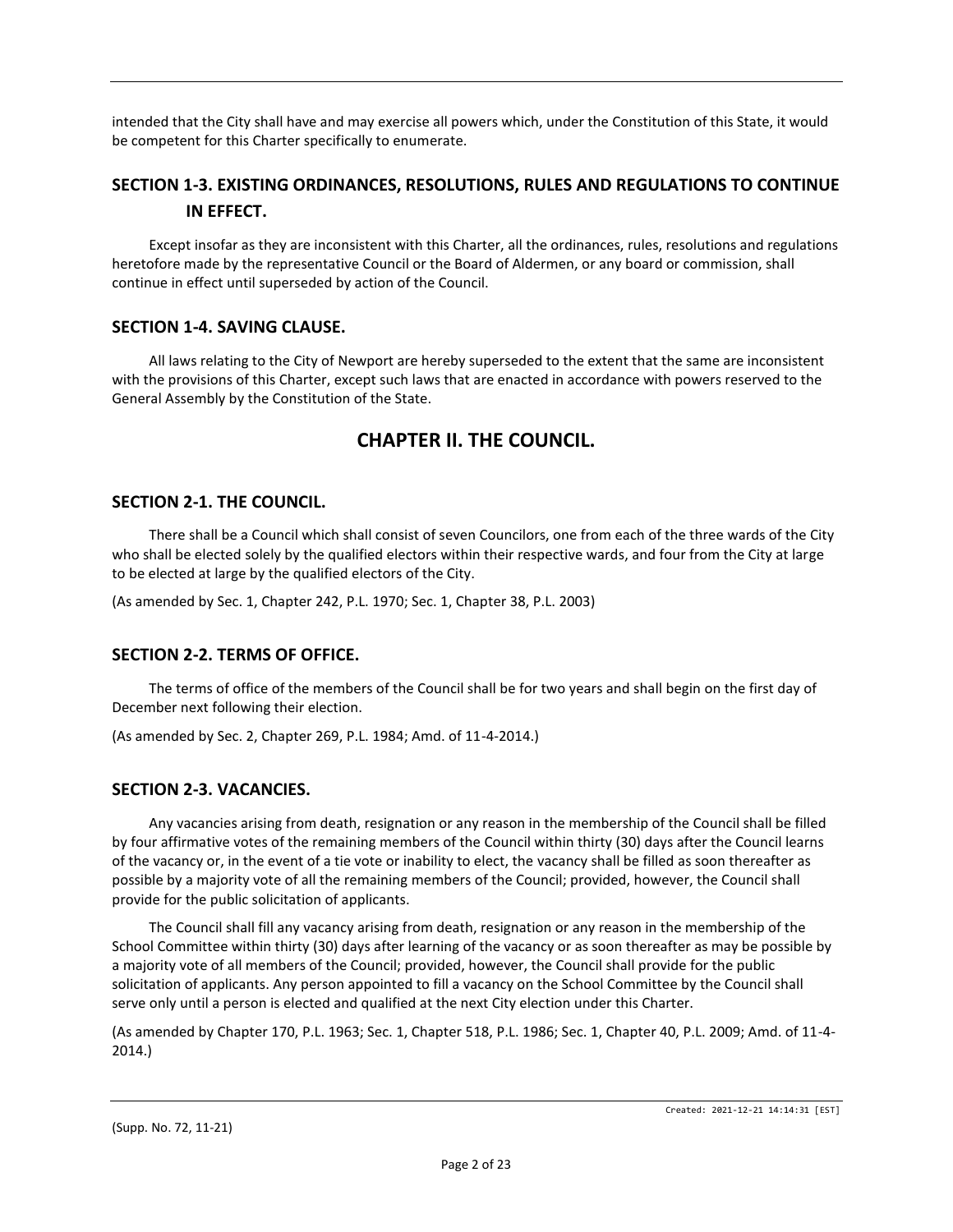# **SECTION 2-4. COUNCIL COMPENSATION.**

Each member of the Council may receive such compensation as established by ordinance. Such compensation shall not be changed during the current term of the Councilors enacting such an ordinance. Compensation may include benefits, such as health, life and dental insurance.

(As amended by Sec. 1, Chapter 526, P.L. 1985; Sec. 1, Chapter 40, P.L. 2009.)

# **SECTION 2-5. MAYOR; PRESIDING OFFICER.**

The Council shall choose one of its members who were elected at large as Chair and another of its members as Vice-Chair. The Chair shall have the Title of Mayor and shall preside at all meetings of the Council and shall be recognized as the official head of the City for all ceremonial purposes. He or she shall sign and execute all contracts or other evidences of indebtedness on behalf of the City, make all proclamations in the name of the City and shall be the executive head of the City to the extent required by this Charter. In the absence of the Mayor, or in case of a disability, the Vice-Chair of the Council shall perform all duties of the Mayor.

(As amended by Sec. 2, Chapter 242, P.L. 1970.)

# **SECTION 2-6. MAYOR; SALARY.**

The Chair shall receive as compensation for the performance of duties as Mayor, in addition to duties as a Council member, such other compensation as the Council shall, by ordinance, prescribe, but such compensation shall not be changed during the current term for which the Mayor was elected. The Vice-Chair, while performing the duties of the Mayor in the absence or disability of the Mayor, shall receive such compensation as the Council may by ordinance prescribe.

(As amended by Sec. 1, Chapter 525, P.L. 1985.)

# **SECTION 2-7. COUNCIL QUALIFICATIONS.**

Council members shall be qualified electors of the City and shall hold no other elective public office. If Council members shall cease to possess any of these qualifications or shall be convicted of a felony or misdemeanor resulting in a jail sentence, their office shall immediately become vacant. A ward Council member shall be an elector and resident of the ward they represent.

(As amended by Sec. 1, Chapter 330, P.L. 1985; Sec. 1, Chapter 35, P.L. 2002.)

# **SECTION 2-8. ENFORCEMENT BY ELECTORS.**

Any twenty (20) qualified electors of the City may file a signed and sworn statement in the office of the City Clerk, charging that any member or members of the Council has or have ceased to possess the qualifications specified in this Charter, or has or have been convicted of any crime as aforesaid, and stating the particulars as to what lack of qualifications or what conviction is charged. The City Clerk shall present such charges to the Council at its next regular meeting, and the Council shall set a place and time for the holding of a public hearing thereon, public notice thereof to be given by the City Clerk, and to be held not less than five nor more than ten (10) days after said meeting of the Council. Members of the Council other than the member or members charged as aforesaid shall be the hearing body and shall be the judge of the qualifications of its members.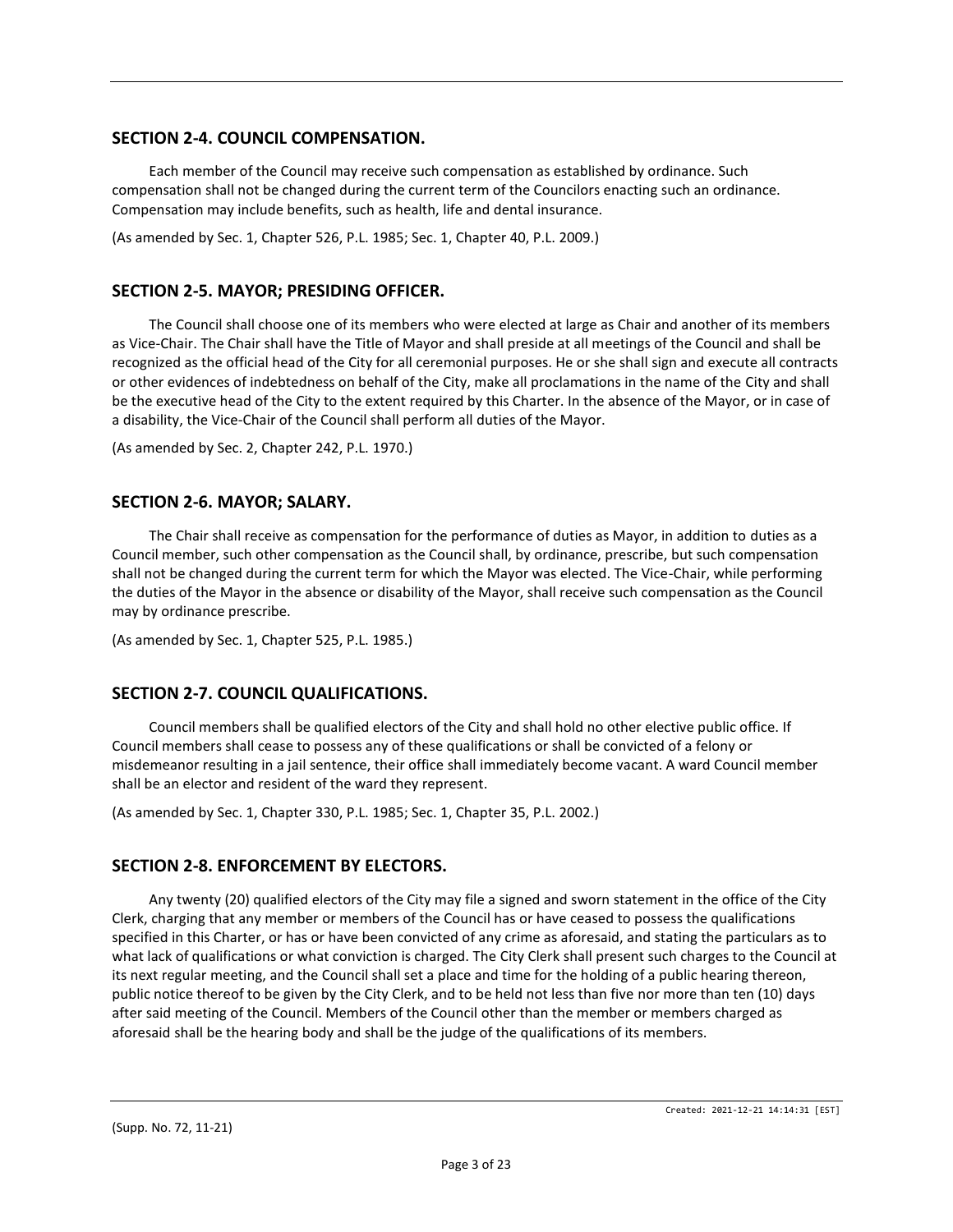# **SECTION 2-9. OFFICERS NOT TO MAKE CONTRACTS IN WHICH THEY ARE INTERESTED.**

No officers or employees of the City shall directly or indirectly make a contract with the City or receive any compensation, discount, bonus, gift, contribution or reward from or any share in, the profits of any person, firm or corporation making or performing such contract unless, immediately upon learning of the existence of such contract, or that such contract is proposed, they shall notify the Council in writing of the nature of their interest in such contract, and shall abstain from doing any official act on behalf of the City with reference thereto. In case of any such interest on the part of any officers whose duty is to sign such contract on behalf of the City, the contract may be signed by any other officer of the City duly authorized by the City Manager. When a contractor with the City is a corporation or a voluntary stock association, the ownership of less than five percent of the stock or shares actually issued shall not be considered as involving an interest in the contract within the meaning of this section, and such ownership shall not affect the validity of the contract unless the owner of such stock or shares is also an officer or agent of the corporation or association, or solicits or takes part in the making of the contract.

# **SECTION 2-10. CONTRACT TO BE VOIDABLE; PENALTIES.**

A violation of any provision of the preceding section shall render the contract with respect to which such violation occurs voidable in whole or in part at the option of the City. Any person violating the provisions of said section shall be punished by a fine of not more than one thousand dollars (\$1,000), or by imprisonment for not more than one year, or both. A conviction for a violation of said section shall be deemed a crime involving moral turpitude.

# **SECTION 2-11. RATIFICATION OR AVOIDANCE OF CONTRACT.**

Whenever any contract made by or on behalf of the City is voidable under the terms of this Charter, the City Manager shall, on behalf of the City, within ten days after the Manager shall acquire knowledge of facts sufficient to make such contract voidable, either ratify or avoid such contract, in whole or in part, by rendering in writing upon said contract the Manager's decision with regard thereto and a reason therefor, and by forwarding forthwith to the City Clerk a copy thereof, which copy shall be a public record. Such decision of the City Manager shall be final.

(As amended by Sec. 1, Chapter 520, P.L. 1985)

# **SECTION 2-12. ACTION BY RESIDENT OR TAXPAYER.**

If the Manager shall fail to perform any act required of him or her by the preceding section of this Charter, any resident or taxpayer may require him or her to perform such act by filing with the City Clerk a demand in writing signed by such resident or taxpayer for such performance, which shall contain a recital of the facts upon which such demand is based.

(Amd. of 11-4-2014.)

# **SECTION 2-13. POWER OF INITIATIVE.**

The electors shall have the power to propose any ordinance, except an ordinance appropriating money or authorizing the levy of taxes, and to adopt or reject the same at the polls, such power being known as the initiative. Any initiated ordinance may be submitted to the Council by a petition signed by qualified electors of the City equal in number to at least ten percent of the number of persons registered to vote at the time of the last regular Municipal election.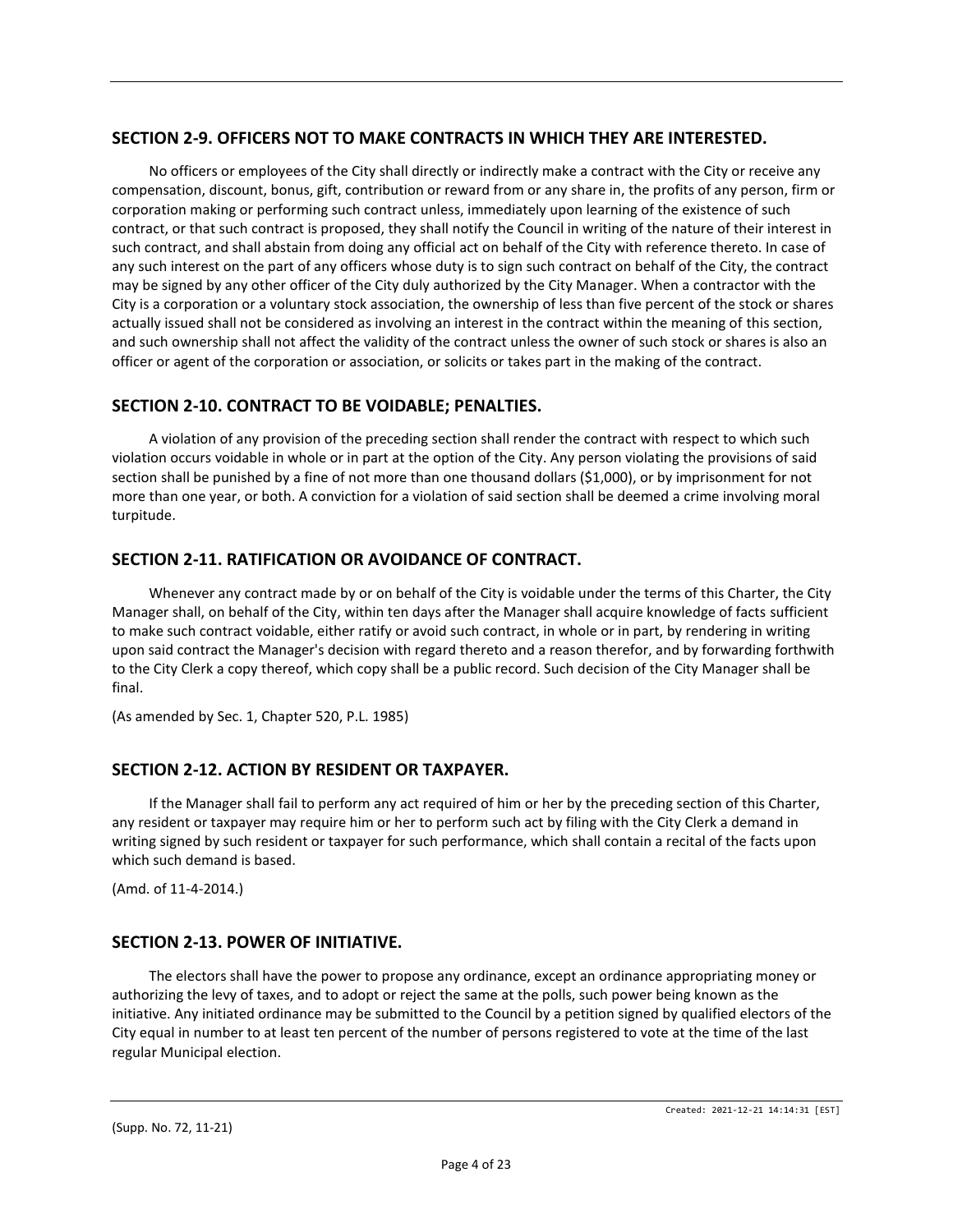### **SECTION 2-14. POWER OF REFERENDUM.**

The electors shall have power to approve or reject at the polls any ordinance passed by the Council, or submitted by the Council to a vote of the electors, such power being known as the referendum. Ordinances submitted to the Council by initiative petition and passed by the Council without change shall be subject to the referendum in the same manner as other ordinances. Within thirty (30) days after the enactment by the Council of any ordinance, a petition signed by qualified electors of the City equal in number to at least ten percent of the number of persons registered to vote at the last regular Municipal election may be filed with the City Clerk requesting that any such ordinance be either repealed or submitted to a vote of the electors. A majority of those casting votes at such election shall determine whether such ordinance is repealed or sustained.

When a referendum petition has been certified as sufficient by the City Clerk, the ordinance specified in the petition shall not go into effect, or further action thereunder shall be suspended if it shall have gone into effect, until and unless approved by the electors, as hereinafter provided.

(As amended by Sec. 1, Chapter 40, P.L. 2009.)

# **SECTION 2-14a. SIGNATURES ON INITIATIVE AND REFERENDUM PETITIONS.**

The signatures on all initiative petitions and referendum petitions under Sections 2-13 and 2-14 of this Charter need not all be affixed to one petition, but to each separate petition there shall be attached an affidavit of the circulator that all signatures appended thereto was made in the presence of the petitioner and is a genuine signature of the person whose name it purports to be. With each signature shall be stated the place of residence of the signer, giving the street and number of the street or other description sufficient to identify the same. The circulator's name shall be notarized and all persons circulating such petitions shall be registered votes of the City. All signatures shall be gathered within a six-month time limit and no question shall be resubmitted within a twoyear period from the date of the initial submission of the petition to the City Council.

(Enacted by Sec. 1, Chapter 235, P.L. 1985; Sec. 1, Chapter 40, P.L. 2009.)

# **SECTION 2-15. CONSIDERATION BY COUNCIL.**

Whenever the Council receives a certified initiative or referendum petition from the City Clerk, it shall proceed at once to consider such petition. A proposed initiative ordinance shall be read and provision shall be made for a public hearing upon the proposed ordinance. The Council shall take final action on the ordinance not later than sixty days after the date on which such ordinance was submitted to the Council by the City Clerk. A referred ordinance shall be reconsidered by the Council and its final vote upon such reconsideration shall be upon the question "Shall the ordinance specified in referendum petition be repealed?"

# **SECTION 2-16. SUBMISSION TO ELECTORS.**

If the Council shall fail to pass an ordinance proposed by initiative petition, or shall pass it in a form different from that set forth in the petition therefor, or if the Council fails to repeal a referred ordinance, the proposed or referred ordinance shall be submitted to the electors not less than thirty days nor more than one year from the date the Council takes its final vote thereon. The Council may, in its discretion, and if no regular election is to be held within such period shall, provide for a special election.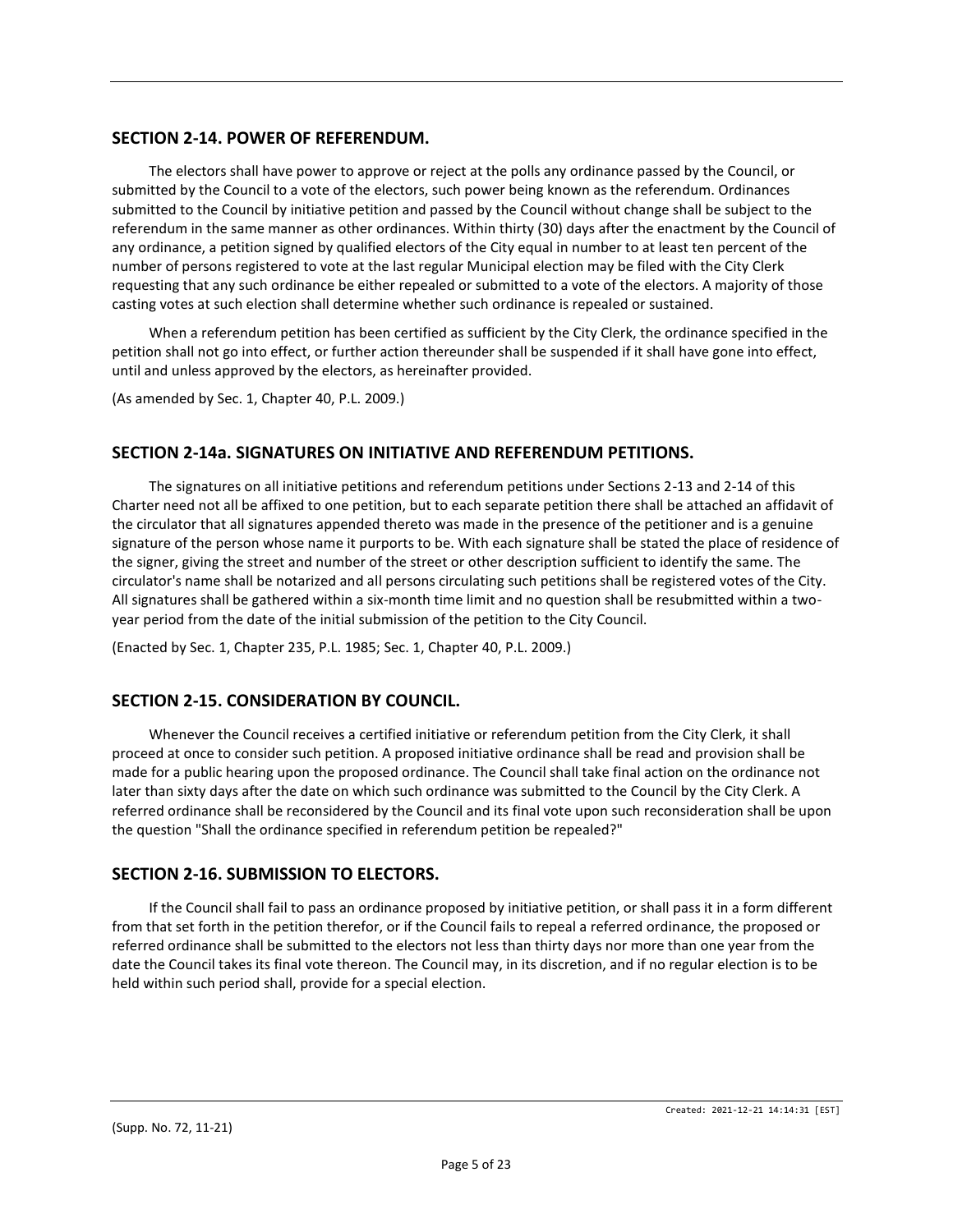# **SECTION 2-17. ORGANIZATION OF COUNCIL.**

The Council shall meet on the first day of December following each regular election under this Charter and regularly thereafter at such times as the Council may determine, but not less frequently than once each month. Until the election of a Chair, the Presiding Officer shall be the City Clerk. Special meetings of the Council shall be held upon the written request to the Mayor by three members of the Council. All meetings of the Council shall be open to the public (as required by law) and the record of the proceedings shall be kept by the City Clerk and shall be open to public inspection. All votes for the approval and election of officers shall be by written ballot and all votes for the passage of resolutions and ordinances shall be by roll call vote upon the request of any member.

(As amended by Sec. 1, Chapter 522, P.L. 1985; Amd. of 11-4-2014.)

# **SECTION 2-18. QUORUM; PROCEDURE.**

A simple majority of all the members of the Council shall constitute a quorum. All members of the Council present must vote on any question coming before it, unless they disclose a personal interest therein and are excused by vote of the remaining members or are barred by law.

The Council shall from time to time establish rules for its proceedings.

(As amended by Sec. 1, Chapter 523, P.L. 1985.)

### **SECTION 2-19. ADJOURNMENT BY LESS THAN QUORUM; COMPELLING ATTENDANCE.**

If there is no quorum a majority of the members of the Council present may adjourn from time to time and be authorized to compel the attendance of absent members in such manner and under such penalties as may be prescribed by the rules of the Council.

(As amended by Sec. 1, Chapter 519, P.L. 1985.)

# **SECTION 2-20. INTRODUCTION AND PASSAGE OF ORDINANCES AND RESOLUTIONS.**

Every ordinance and resolution shall be introduced only in written or printed form. No ordinance or resolution shall be so amended in its passage as to change its original purpose. Any ordinance adopting a budget or making appropriations shall be confined to the subject of the budget or the appropriations. No ordinance shall be acted upon until it has been read on two separate days, nor until at least forty-eight hours shall have elapsed between such two readings, except in the case of an emergency ordinance as hereinafter provided. The second reading of such ordinance shall be in full unless a copy thereof shall have been furnished to each member of the Council prior to such reading. The enacting clause of all ordinances shall be "Be it Ordained by the City of Newport."

### **SECTION 2-21. EMERGENCY MEASURES.**

An emergency ordinance to provide for the immediate preservation of public peace, property, health or safety in which the emergency claimed is set forth and defined in a preamble thereto, may be passed without a second reading by an affirmative vote of at least five members of the Council. No measure making or amending a grant, renewal or extension of a franchise or other special privilege shall be passed as an emergency measure. No situation shall be declared an emergency by the Council except as defined in this section and such definition shall be strictly construed.

Created: 2021-12-21 14:14:31 [EST]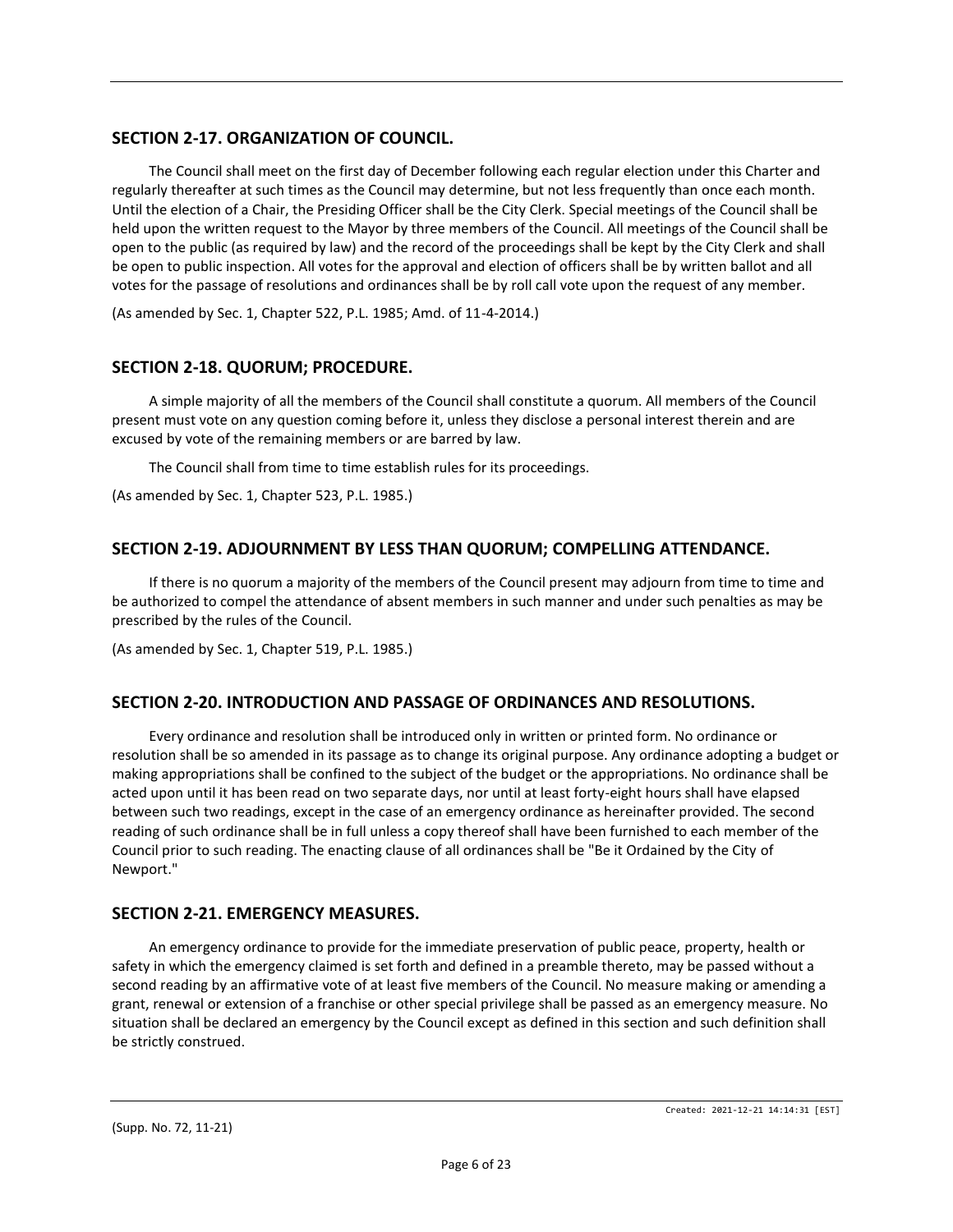# **SECTION 2-22. AUTHENTICATION AND PUBLICATION OF ORDINANCES AND RESOLUTIONS.**

Upon its final passage each ordinance or resolution shall be authenticated by the signature of the City Clerk and shall be recorded in a book kept for that purpose.

(As amended by Sec. 1, Chapter 242, P.L. 1985.)

# **SECTION 2-23. INSPECTION OF PROPOSED ORDINANCES AND RESOLUTIONS BY THE PUBLIC.**

After the introduction of any ordinance or resolution in the Council, the City Clerk shall keep available for public inspection a copy of such proposed ordinance or resolution, together with all amendments thereto, which copy shall be a public record. For purposes of this section, "keep available for public inspection" shall include, but not be limited to, the posting of such ordinances or resolutions, with all amendments thereto, on the City's website.

(As amended by Sec. 1, Chapter 40, P.L. 2009.)

# **CHAPTER III. ELECTIONS.**

# **SECTION 3-1. ELECTION LAWS AND CONDUCT OF ELECTIONS.**

The provisions of the laws of the State of Rhode Island pertaining to elections and related matters, including the rights and qualifications of voters; the registration of voters; the Canvassing Authority and Registration, and the registering, listing, and returning lists of voters, and proof of their qualification to vote; canvassing the rights and correcting the list of voters; elective meetings; the hours of opening and closing the polls; voting machines; absentee voting; and crimes, penalties and forfeitures under the election laws; and any and all other provisions of the laws of the State of Rhode Island relating to the qualifications of electors, registration, the manner of voting, the duties of election officials and all other particulars in respect to preparation for, conducting, and management of elections, shall govern every city primary, general and special election, so far as they may be applicable, excepting those provisions which are inconsistent with this Charter.

Whenever in said election laws and related matters reference is made to any political party, or reference is made to voting machines as being prepared for voting purposes in accordance with political party designation, or any reference of whatever kind and designation is made in said election laws and related matters to any political party or political designation, for the purpose of this Charter only each and every such reference to a political party shall be held to be eliminated from said election laws in accordance with the provisions of this Charter.

All municipal elections in the City of Newport, whether primary, general or special, shall be non-partisan and there shall be no party mark or designation upon any declaration of candidacy, nomination, petition or list of candidates. By April 1 in even numbered years, the Canvassing Authority shall issue a schedule of the filing dates for the elections to be held that year.

(As amended by Sec. 1, Chapter 40, P.L. 2009.)

# **SECTION 3-2. NOMINATION PETITION; SIGNATURES.**

The nomination of all candidates for elective office in the primary election provided for by this Charter shall be by petition. The petition of each candidate for ward Councilor, Councilor-at-Large, and School Committee shall be signed by not less than fifty qualified electors of the City. A voter may sign any number of nomination papers for any office the voter may lawfully vote for at the general election.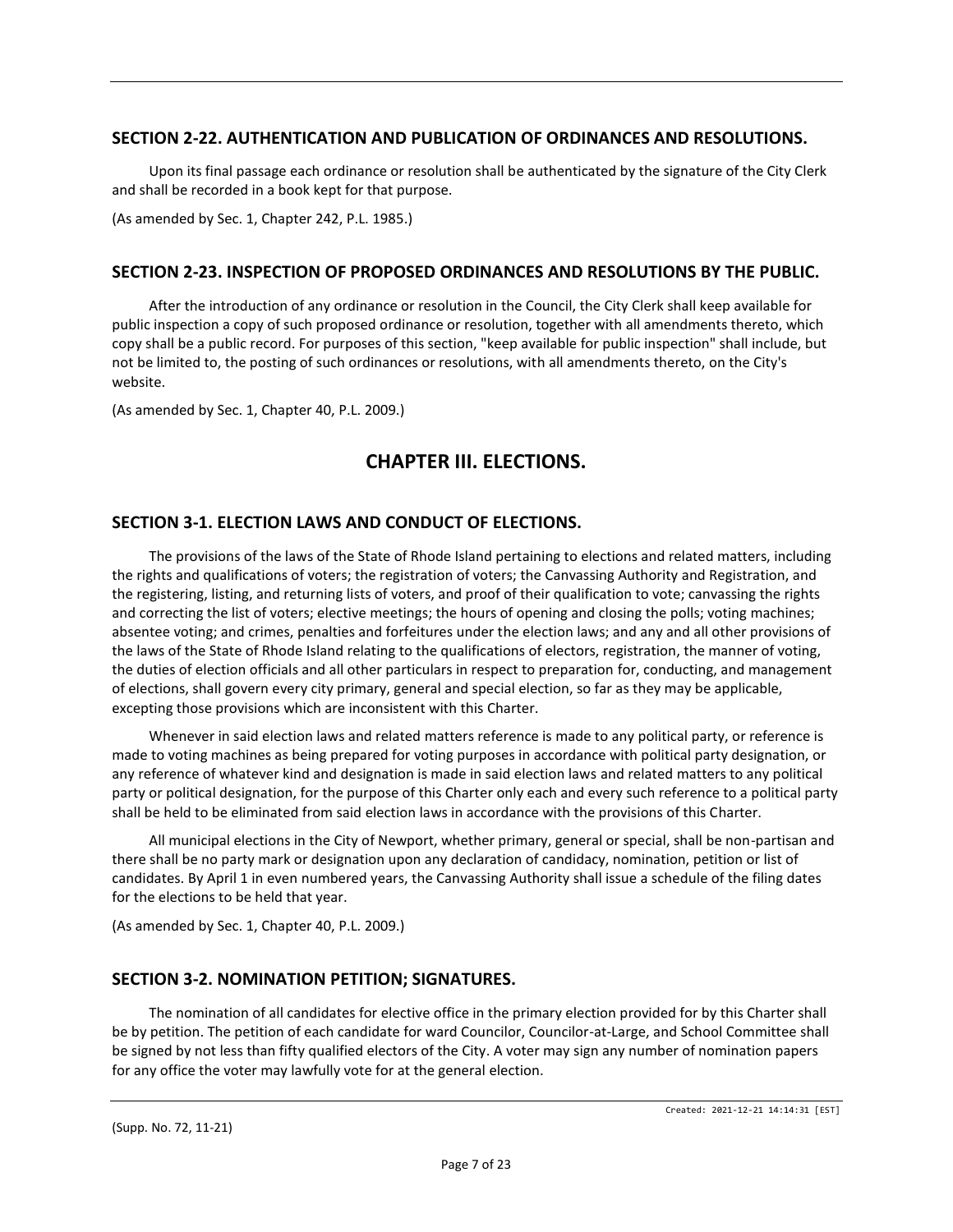(As amended by Sec. 1, Chapter 240, P.L. 1985; Sec. 1, Chapter 214, P.L. 1987; Sec. 1, Chapter 35, P.L. 2002.)

# **SECTION 3-3. PRIMARY ELECTION; CITY COUNCIL.**

At any primary election the two ward candidates of each respective ward receiving the highest number of votes shall be deemed and declared to be the candidates for the office of ward Councilor in their respective wards in the general City election. The candidates for Councilor-at-Large receiving the highest number of votes, double the number for each respective office to be filled, shall be deemed and declared to be the candidates for the office of Councilor-at-Large in the general City election.

(Amended November 2004)

### **SECTION 3-4. PRIMARY ELECTION; SCHOOL COMMITTEE.**

At each primary election, the candidates for School Committee receiving the highest number of votes, double the number for each respective office to be filled, shall be deemed and declared to be the candidates for the office of School Committee.

# **SECTION 3-5. BALLOT ORDER.**

The position upon the ballot of the names of the candidates in any primary, general or special City election shall be determined by lot and said names shall be so placed upon said ballot under title of the office to be filled. Said determination of said position by lots shall be conducted by the canvassing authority at which said candidates or their representatives shall be entitled to be present. Candidates shall be notified of the time and place of such drawing at least twenty-four hours in advance thereof.

# **SECTION 3-6. GENERAL ELECTION DATE.**

Municipal elections in the City of Newport shall occur in even-numbered years concurrent with state elections.

### **SECTION 3-7. WARDS.**

The City shall be divided into three wards for purposes of election of City Councilors and the School Committee. Under the direction of the City Council, the ward lines shall be drawn by the Canvassing Authority in such a manner as to preserve as nearly as may be convenient, consistent with well-defined boundaries, with an equal number of residents in each ward. This shall be done in each year when the General Assembly shall redetermine the state representative districts and senatorial districts.

(Amended June 2004)

# **CHAPTER IV. POWERS OF COUNCIL.**

### **SECTION 4-1. CITY SOLICITOR.**

The Council shall, following a City election under this Charter, elect a City Solicitor to serve for a term of office concurrent with the term of office of said Council. The City Solicitor shall be the legal advisor of and attorney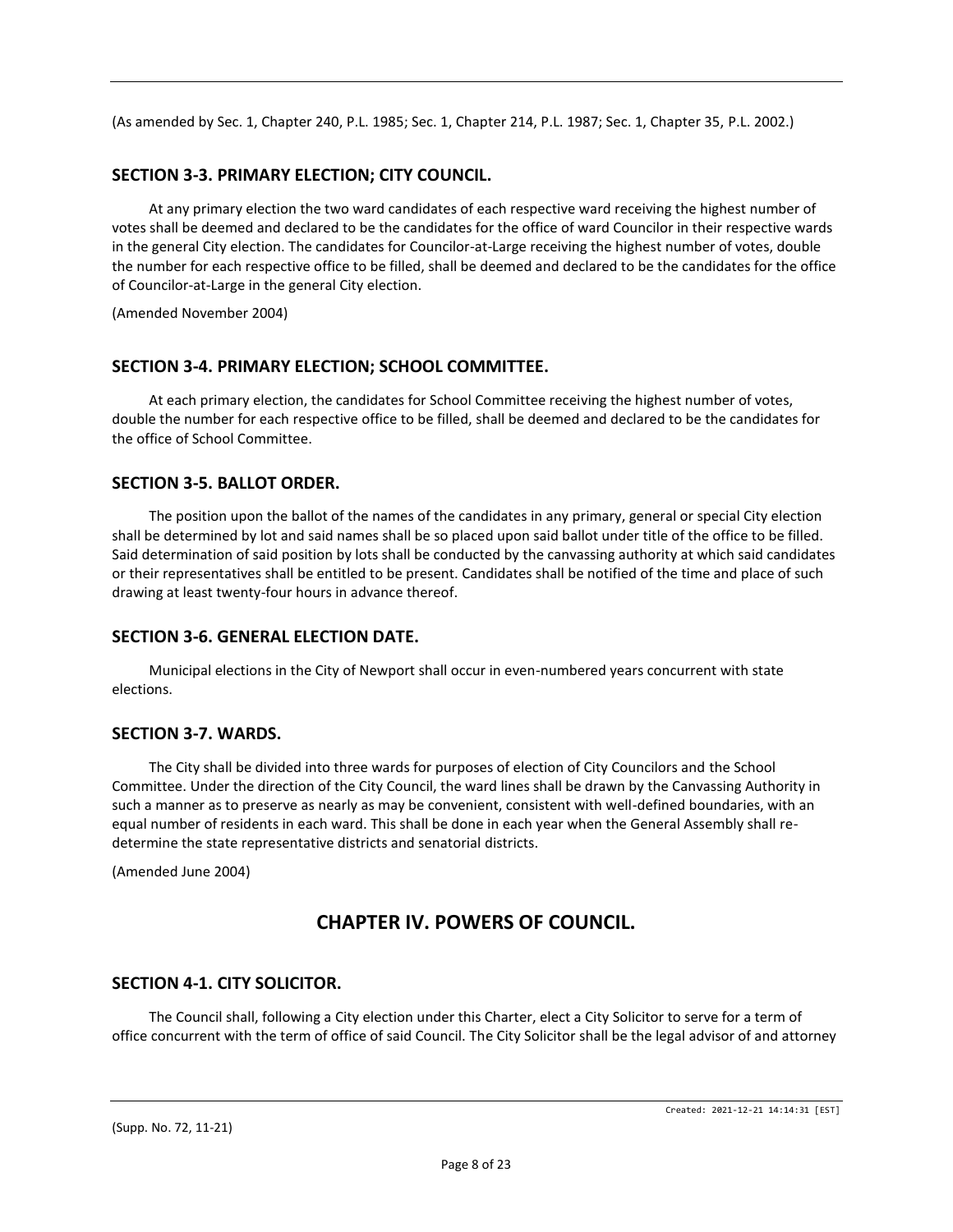and counsel for the City and all boards, commissions, bureaus, and officers thereof in matters relating to their official powers and duties, the Solicitor shall be a member of the bar of the State of Rhode Island.

### **SECTION 4-2. PROBATE COURT.**

The Council shall elect a Judge of Probate for a term concurrent with the term of office of said Council. The Judge shall be a member of the bar of the State of Rhode Island.

Whenever the Judge of Probate Court is a party, or is interested in any proceeding about to be heard in the Court, or is absent or unable to perform the duties, or there is a vacancy in such office, the duties shall be temporarily performed by the Municipal Court Judge, and the fact of such interest, absence, inability or vacancy shall be recorded in the records of said Court.

(As amended by Sec. 1, Chapter 40, P.L. 2009.)

### **SECTION 4-3. BOARD OF TAX APPEALS.**

There shall be a Board of Tax Appeals for the City of Newport consisting of three members who shall be elected by the Council. Biennially, the Council shall elect a member of said Board for a term of office of six years.

Said Board shall receive and consider appeals from property owners regarding the amounts of their assessed valuation as determined by the Tax Assessor, provided such appeals are properly filed in accordance with state law. Said Board shall have authority to adopt rules and regulations as to the procedure in presenting, considering and disposing of appeals and may hold hearings, administer oaths and receive testimony and exhibits. It shall have the power to order the Tax Assessor to change any assessed valuations appealed and reviewed, but only after the Tax Assessor has been given an opportunity to appear before it or otherwise present the case, provided that this provision shall in no way alter Council power of abatements, as provided by law. Hearings of the Board of Tax Appeals shall be open to the public. Nothing herein contained shall be construed in any way to limit or extend the right of a taxpayer to apply to the superior court in accordance with law for relief from the assessment as originally made by the Tax Assessor.

The members of said Board shall be selected upon the basis of their knowledge of the subject of property taxation and real estate value and shall at the time of their appointment have been residents of the City for at least five years immediately preceding and shall continue as residents during their terms of office. If members of such Board shall cease to be a resident, their office shall thereby become vacant. No member of said Board shall hold any elective public office. The members of said Board shall elect one of their number as Chair. The members of said Board shall receive such compensation as may be fixed from time to time by the Council.

(As amended by Chapter 241, P.L. 1964; Sec. 1, Chapter 35, P.L. 2002.)

#### **SECTION 4-4. PLANNING BOARD.**

There shall be a Planning Board to administer the laws and ordinances relating to planning, whose members shall be elected by the Council.

### **SECTION 4-5. BOARD OF REVIEW.**

There shall be a Board of Review to administer the laws and ordinances relating to zoning, whose members shall be elected by the Council.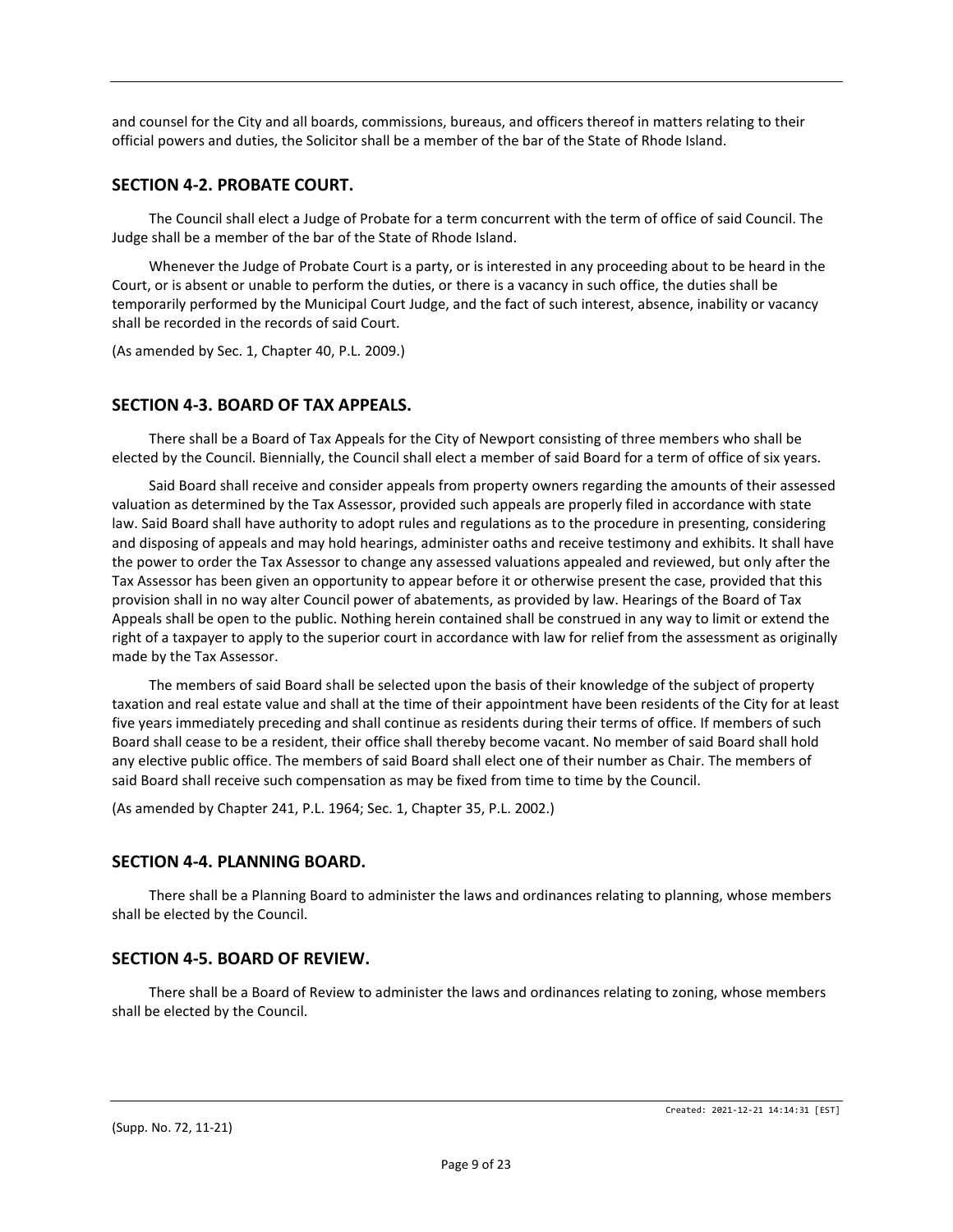# **SECTION 4-6. CANVASSING AUTHORITY.**

There shall be a Canvassing Authority as provided by the provisions of the Constitution and laws of the State. The Council shall elect one member for a term of two years, one member for a term of four years and one member for a term of six years. On the first day in November following all subsequent elections the Council shall elect a member of the Canvassing Authority for a term of six years. All powers and duties now vested in the Board of Canvassers and Registration shall vest in the Canvassing Authority. The Council may designate one member to be Clerk.

(Amd. of 11-4-2014.)

### **SECTION 4-7. TRUST AND INVESTMENT COMMISSION.**

There shall be a Trust and Investment Commission, which commission shall consist of five members who shall be chosen on the basis of their knowledge of investments and financial management. This commission shall have custody and control of all funds now held or hereafter held for the payment of pensions and health benefits and premiums for city and school department employees; and said commission shall have the power to sell, exchange, invest or reinvest said funds and to receive, collect, and hold all income thereof and to pay and appropriate the same in such manner and for the purposes prescribed by law or by said will, deed, gift or indenture. Said commission shall have such other powers and duties, and its members shall be appointed and serve for such terms, as the council may by said ordinance prescribe.

(As amended by Sec. 1, Chapter 443, P.L. 1989; Sec. 1, Chapter 40, P.L. 2009.)

### **SECTION 4-8. OTHER BOARDS AND COMMISSIONS.**

In addition to the Boards and Commissions named in this Chapter, the Council may establish such Boards and Commissions as it deems necessary, on a permanent or ad hoc basis, and elect members thereto, and may retire those Boards and Commissions so established by it.

(Enacted by Sec. 1, Chapter 40, P.L. 2009.)

### **SECTION 4-9. LICENSE COMMISSIONERS.**

The Council shall have and exercise all the powers and duties conferred by law, general or special, upon License Commissioners.

# **SECTION 4-10. POWER OF COUNCIL TO INVESTIGATE.**

The Council, or any committee duly authorized by the Council, shall have power to conduct an investigation into the financial transactions or conduct of any office or department of the City government and it may require the City Manager or any department or division head to furnish such information as it shall request.

# **SECTION 4-11. COUNCIL NOT TO INTERFERE WITH ADMINISTRATION.**

Neither the Council nor any of its members shall direct or request the appointment of persons to, or their removal from office by the City Manager or by any of his or her subordinates, or in any manner take part in the appointment or removal of officers and employees in the administrative service of the City or interfere in any way with any administrative division or department. Except for the purpose of inquiry, the Council and its members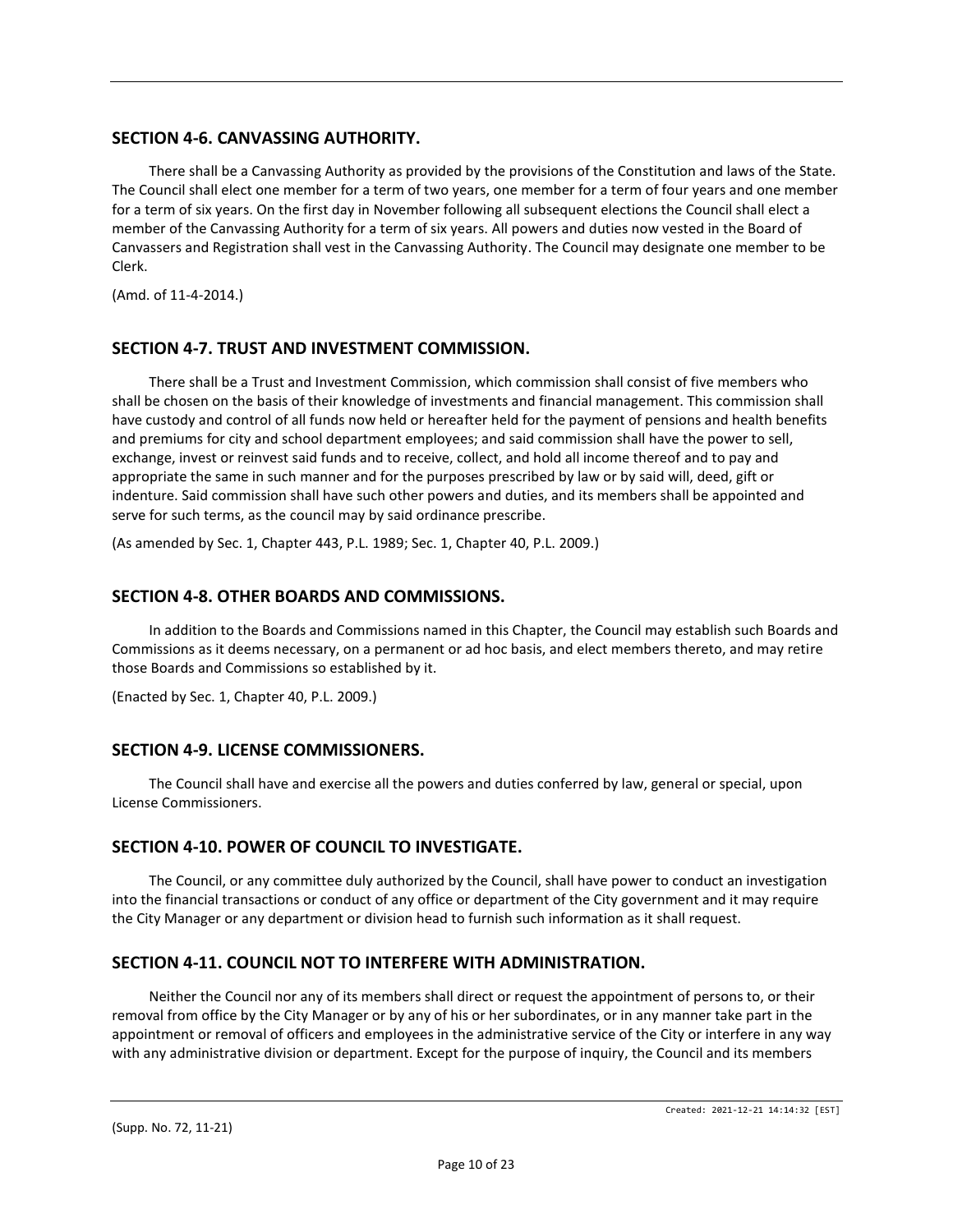shall deal with the administrative service solely through the City Manager and neither the Council nor any member thereof shall give orders to any subordinates of the City Manager, either publicly or privately. Any Councilor violating the provisions of this section shall be guilty of a misdemeanor and upon conviction shall be fined not more than one thousand dollars (\$1,000.00) or be imprisoned for not more than sixty (60) days, or both, and shall forthwith cease to be a Councilor.

(As amended by Sec. 1, Chapter 35, P.L. 2002; Sec. 1, Chapter 40, P.L. 2009.)

# **SECTION 4-12. POWER TO COMPEL TESTIMONY.**

In connection with any investigation which may be conducted by the Council, or any committee thereof, the Council or committee may compel the attendance of witnesses and the production of books, papers and other evidence, and for that purpose may issue subpoenas which shall be signed by the Mayor or the Chair of any such committee. If witnesses shall refuse to testify to any facts within their knowledge, or to produce any papers or books in their possession, or under their control, relating to matters under inquiry, before the Council, or any such committee, the Council by resolution may cite such witness in contempt and upon conviction thereof such witness shall be fined not more than one thousand dollars (\$1,000.00) or be imprisoned for not more than sixty (60) days, or both. Witnesses shall not be excused from giving information touching upon their knowledge of the matter under investigation in any such inquiry, but such testimony shall not be used against them in any subsequent criminal prosecution except for perjury committed upon such inquiry, unless witnesses shall, in writing at the time of so testifying, waive their rights not to have such testimony used against them.

(As amended by Sec. 1, Chapter 35, P.L. 2002; Sec. 1, Chapter 40, P.L. 2009.)

# **SECTION 4-13. PUBLIC HEARINGS.**

When any ordinance or resolution shall be referred by the Council to a committee for further investigation, said committee may hold public hearings thereon. If a petition shall be presented to the City Clerk signed by at least fifty (50) qualified electors of the City, then said committee shall hold a public hearing or hearings thereon. The City Clerk shall give notice thereof at least two days in advance of any such public hearing by posting a notice thereof on a bulletin board placed conspicuously in the City Clerk's office so as to be clearly visible to members of the public.

# **SECTION 4-14. POWER OF THE COUNCIL TO MERGE DEPARTMENTS.**

Notwithstanding any other provision of this Charter to the contrary, the City Council shall have the authority to merge common duties, functions and/or services of any agency or department of the City and another department or agency of the City, including but not limited to any department or agency established by or enumerated in this Charter or by the Constitution and state laws.

(Amd. of 11-4-2014.)

# **CHAPTER V. THE CITY MANAGER.**

# **SECTION 5-1. ENGAGEMENT.**

The Council is authorized and directed to enter into an agreement, for such term as the Council may specify, for the engagement of a person selected on the basis of executive and administrative qualifications and experience in and the knowledge of generally accepted practices in municipal administration to act as City Manager. The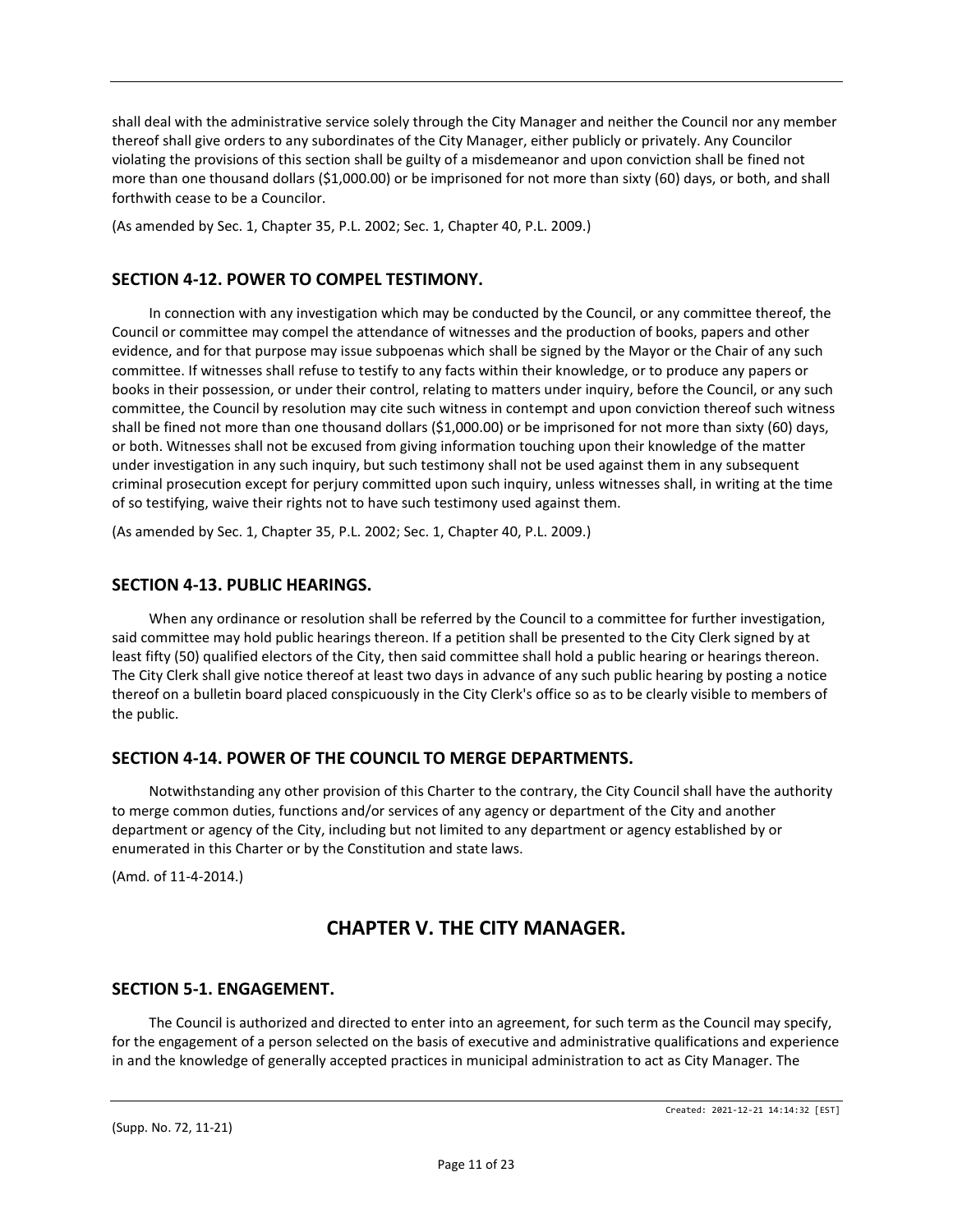relationship between the City and the City Manager shall be contractual and not that between a municipality and a civil officer.

### **SECTION 5-2. REMOVAL.**

The Manager may be removed by a majority vote of all the members of the Council.

### **SECTION 5-3. CHIEF ADMINISTRATIVE OFFICER.**

The Manager shall be the chief administrative officer of the City and shall be responsible to the Council for the administration and management, and shall have control and supervision of all administrative departments, divisions, offices and agencies subject to the Manager's jurisdiction, except as otherwise provided by this Charter.

### **SECTION 5-4. DUTIES.**

The duties of the Manager shall include the following:

- (a) To see that the laws and ordinances are enforced;
- (b) To see that all terms and conditions imposed in favor of the City in any contract or franchise are faithfully kept and performed;
- (c) To keep the Council informed at all times concerning the financial condition and needs of the City and other pertinent matters relating to its administration;
- (d) To recommend to the Council such measures as the Manager may consider necessary or expedient;
- (e) To prepare and recommend to the Council an annual budget;
- (f) To prepare and present to the Council a comprehensive annual report of the financial transactions and other activities of the City following the close of each fiscal year;
- (g) To make any study or investigation which in the Manager's opinion may be for the best interest of the City or which may be ordered by the Council;
- (h) To approve all rules and regulations of the several administrative officers and departments under the Manager's jurisdiction before they shall become effective;
- (i) To perform such other duties as may be required of him or her by the Council.

### **SECTION 5-5. ATTENDANCE AT COUNCIL MEETINGS.**

It shall be the duty of the City Manager to attend meetings of the Council.

(As amended by Sec. 1, Chapter 35, P.L. 2002.)

### **SECTION 5-6. APPOINTMENT OF ADMINISTRATIVE OFFICERS.**

Except as otherwise provided by this Charter the Manager shall appoint all administrative officers and heads of departments including the City Clerk and Probate Clerk. All such appointments shall be for indefinite terms at the pleasure of the Manager.

Notice of the appointment by the Manager of any department head or other principal officer shall be in writing and filed with the City Clerk.

The Manager may serve as the head of any administrative department.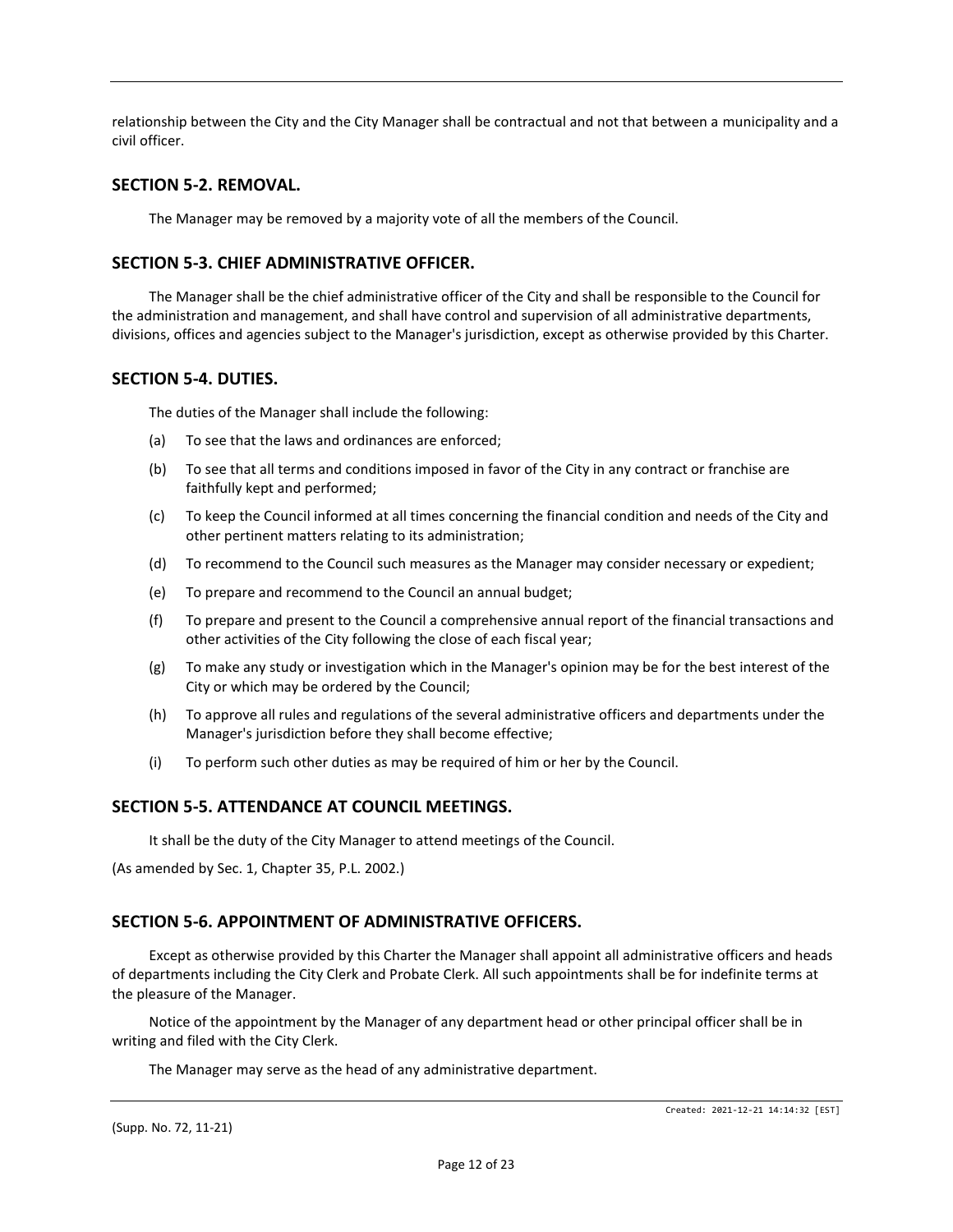# **SECTION 5-7. ABSENCE OR DISABILITY OF MANAGER.**

The Manager may designate an administrative officer of the City to exercise and perform the powers and duties during the Manager's temporary absence or disability. In the event that the City Manager is unable to make such a designation, then the Council shall be empowered to make such a designation. Such designation shall be made in writing and filed with the City Clerk. Any such designation shall not be for a period greater than thirty (30) days.

(As amended by Sec. 1, Chapter 35, P.L. 2002.)

# **SECTION 5-8. ACTING MANAGER.**

The Council shall appoint some capable person as Acting Manager during a vacancy in the office. Such appointment shall be on a temporary basis until a Manager has been appointed and has assumed the duties of City Manager. Such person while in the capacity of Acting Manager shall have all the powers and duties conferred by this Charter on the City Manager.

# **CHAPTER VI. GENERAL ADMINISTRATIVE PROVISIONS.**

# **SECTION 6-1. APPOINTMENT AND DISCHARGE OF SUBORDINATES.**

There shall be a personnel merit system, the provisions of which shall be prescribed by ordinance to ensure that employment in the City government is based upon equal opportunity and based on merit and fitness, free of personal and political consideration; and to further ensure that all personnel actions are based on a comprehensive evaluation of an individual's qualifications to perform the duties and responsibilities of the position.

(As amended by Sec. 1, Chapter 527, P.L. 1985.)

# **SECTION 6-2. COMPENSATION OF EMPLOYEES.**

The Council shall have the power to fix the compensation of all officers and employees of the City.

(As amended by Sec. 1, Chapter 35, P.L. 2002.)

# **SECTION 6-4. OATH OF OFFICE.**

Every officer, elected or appointed, shall take and subscribe the following oath of office: "I do solemnly swear (or affirm) that I will support the Constitution of the United States and the State of Rhode Island and Providence Plantations, and that I will faithfully discharge the duties of such office to the best of my ability," and shall file such oath, duly certified by the officer before whom it was taken, as a public record in the office of the City Clerk.

# **SECTION 6-5. SURRENDER OF BOOKS, PAPERS, MONEY AND EFFECTS.**

Whenever any officers or employees shall resign or be removed from office, or the term for which they shall have been elected or appointed shall expire, they shall, immediately, surrender to their successor in office all the books, papers, moneys and effects of the City in their custody. In the event there is no successor said books,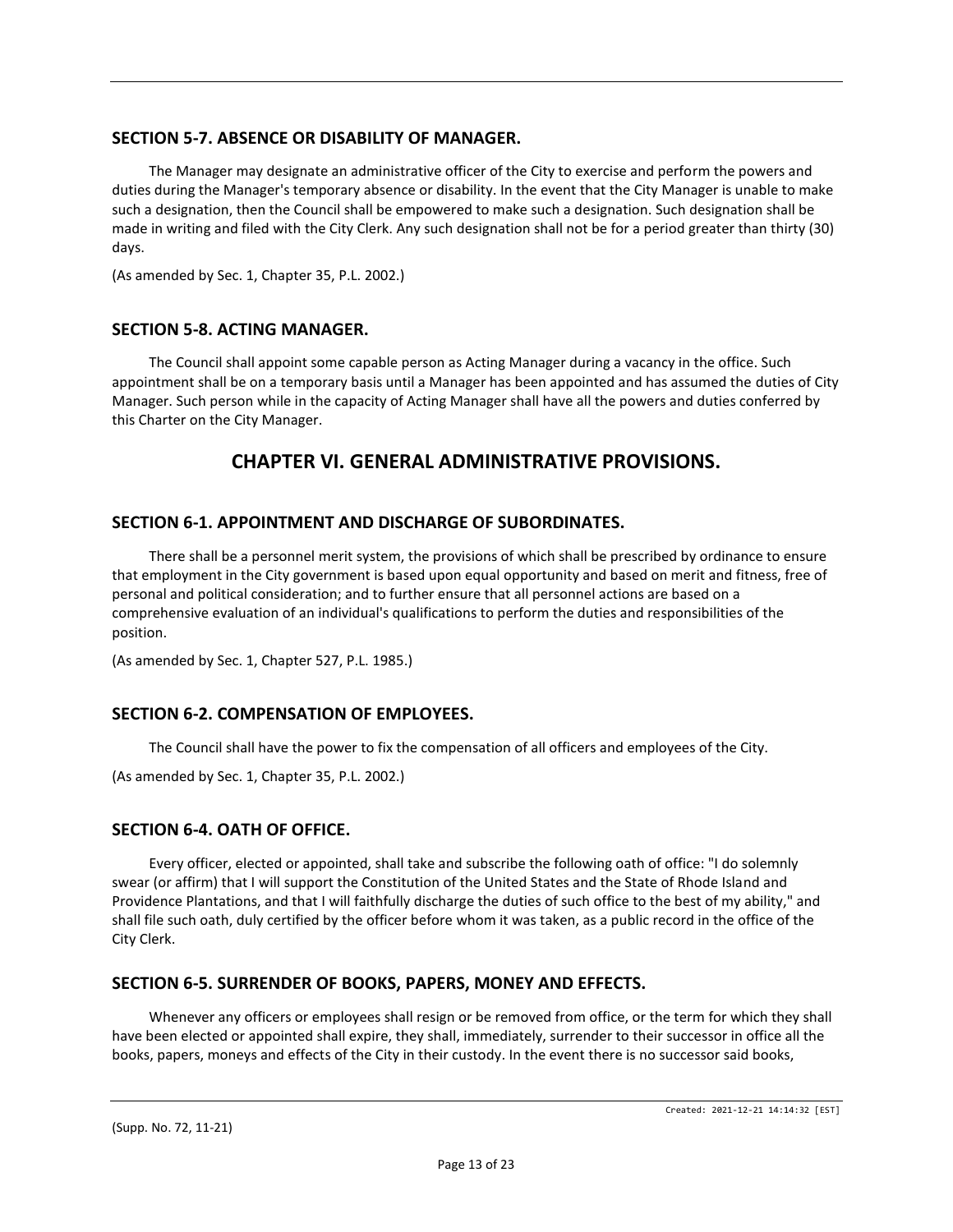papers, moneys and effects shall be surrendered to the City Manager. Every person violating this provision shall be deemed guilty of a misdemeanor and shall be punished by a fine of not more than one thousand dollars (\$1,000), or by imprisonment for not more than one year.

# **SECTION 6-6. ANNUAL REPORTS.**

The director of each department, and the head of each authority, division, board, committee, commission and bureau shall render to the City Manager an annual report in writing of the operations of their respective authorities, departments, divisions, boards, committees, commissions or bureaus, and a copy of such report shall be furnished to each member of the Council and to the City Clerk. All copies filed with the City Clerk shall be public records.

(Amd. of 11-4-2014.)

### **SECTION 6-7. REMOVAL OF OFFICERS.**

The City Manager may, when necessary for the good of the service, suspend or remove any officer appointed by him.

The Council may for cause suspend or remove from office any officer of the City elected by it.

# **CHAPTER VII. ADMINISTRATIVE DEPARTMENTS.<sup>2</sup>**

### **SECTION 7-1. DEPARTMENTS AND DIVISIONS.**

There shall be such departments and divisions as the Council may, by ordinance, establish on the recommendation of the City Manager.

(Enacted by Sec. 1, Chapter 40, P.L. 2009.)

# **SECTION 7-2. DIRECTORS OF DEPARTMENTS.**

At the head of each department there shall be a director who shall have supervision and control of the department subject to the direction of the City Manager. Two or more departments may be headed by the same individual, and directors may serve as chiefs of divisions. Special qualifications for selection of directors of departments may be established by ordinance, however, the police and fire chiefs shall be appointed from candidates who have a minimum of five years continuous service in their field.

(Enacted by Sec. 1, Chapter 40, P.L. 2009.)

 $\overline{a}$ 

Created: 2021-12-21 14:14:32 [EST]

<sup>&</sup>lt;sup>2</sup>Editor's note(s)—Sec. 1 of Chapter 40, P.L. 2009, deleted §§ 7-1—7-10 and enacted new provisions to read as herein set out. Former §§ 7-1—7-10 pertained to the same subject matter and derived from the original Charter, adopted Nov. 4, 1952, as amended by Sec. 1, Chapter 38, P.L. 2003.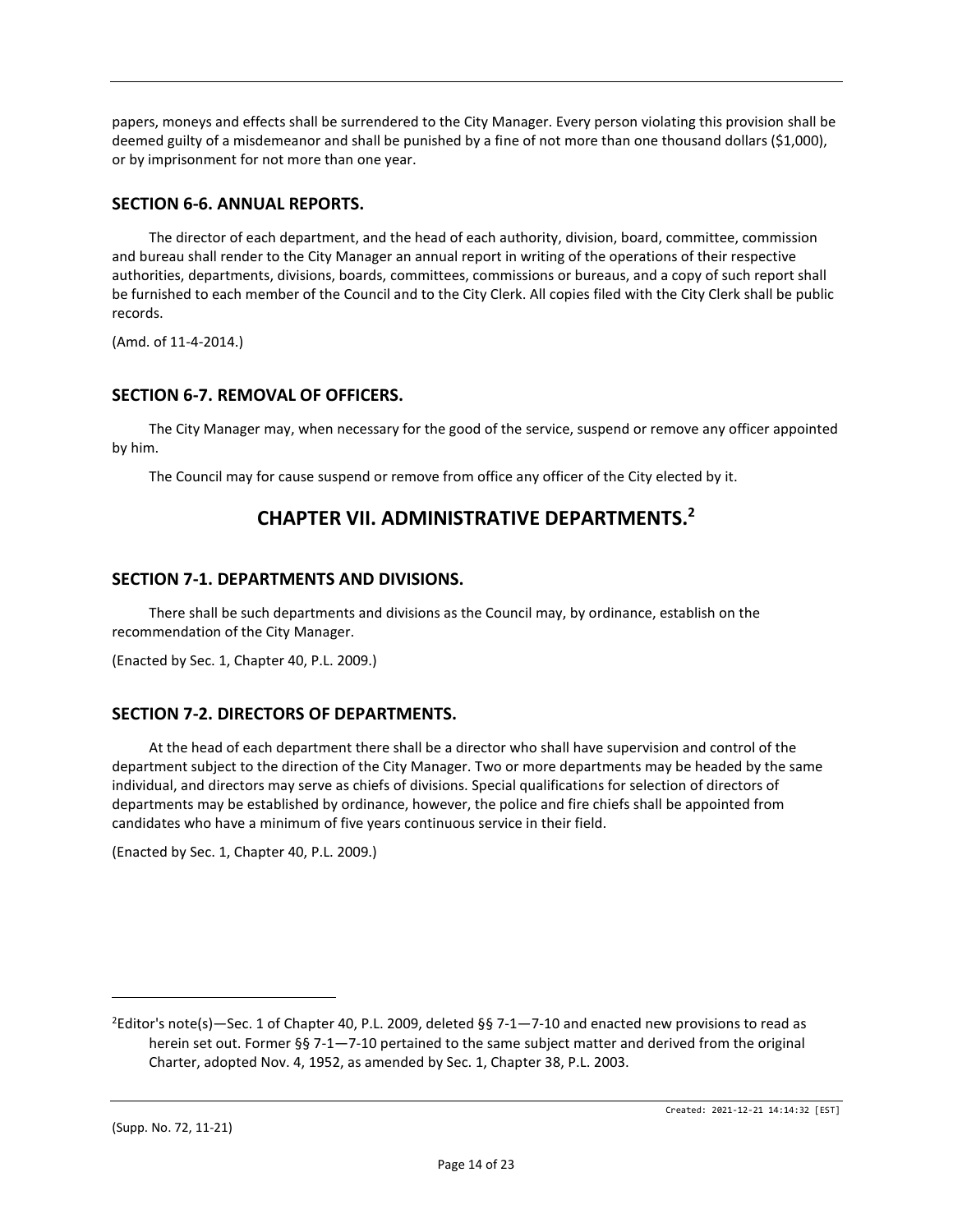### **SECTION 7-3. DEPARTMENTAL DIVISIONS.**

The work of each department may be distributed among such Divisions as may be established by ordinance upon recommendation of the City Manager. Pending passage of an ordinance, the City Manager may establish temporary divisions.

(Enacted by Sec. 1, Chapter 40, P.L. 2009.)

### **SECTION 7-4. CONTINUANCE.**

The Departments and Divisions that existed as of January 1, 2008, shall continue in existence until such time as the Council passes an ordinance changing such Departments and Divisions pursuant to § 7-1 hereof.

(Enacted by Sec. 1, Chapter 40, P.L. 2009.)

# **CHAPTER VIII. SCHOOLS.**

### **SECTION 8-1. SCHOOL COMMITTEE.**

The school system shall be administered by a School Committee elected as herein provided. Powers heretofore exercised by the School Committee, together with all rights, duties, liabilities, obligations and privileges thereof shall continue hereunder unabridged, unaltered and unamended, provided however that the School Committee shall not obligate the City in excess of appropriations made by the Council for school purposes.

Nothing contained herein shall be construed to prohibit the School Committee from expending funds received from the Federal or State government or other municipalities within the State or from individual or private sources.

### **SECTION 8-2. TERM OF OFFICE.**

There shall be a School Committee composed of seven members to administer the laws and ordinances related to the public education function. The Committee members shall be elected at-large by the qualified electors of the City in accordance with the general Municipal election and shall serve two-year terms.

(Enacted by Sec. 1, Chapter 518, P.L. 1986.)

# **SECTION 8-3. SCHOOL COMMITTEE COMPENSATION.**

Each member of the School Committee may receive compensation as established by the City Council. Such compensation shall not be changed during the current term of the elected member. Compensation may include benefits, such as health, life and dental insurance.

(As amended by Sec. 1, Chapter 40, P.L. 2009.)

# **CHAPTER IX. FINANCE.**

(Supp. No. 72, 11-21)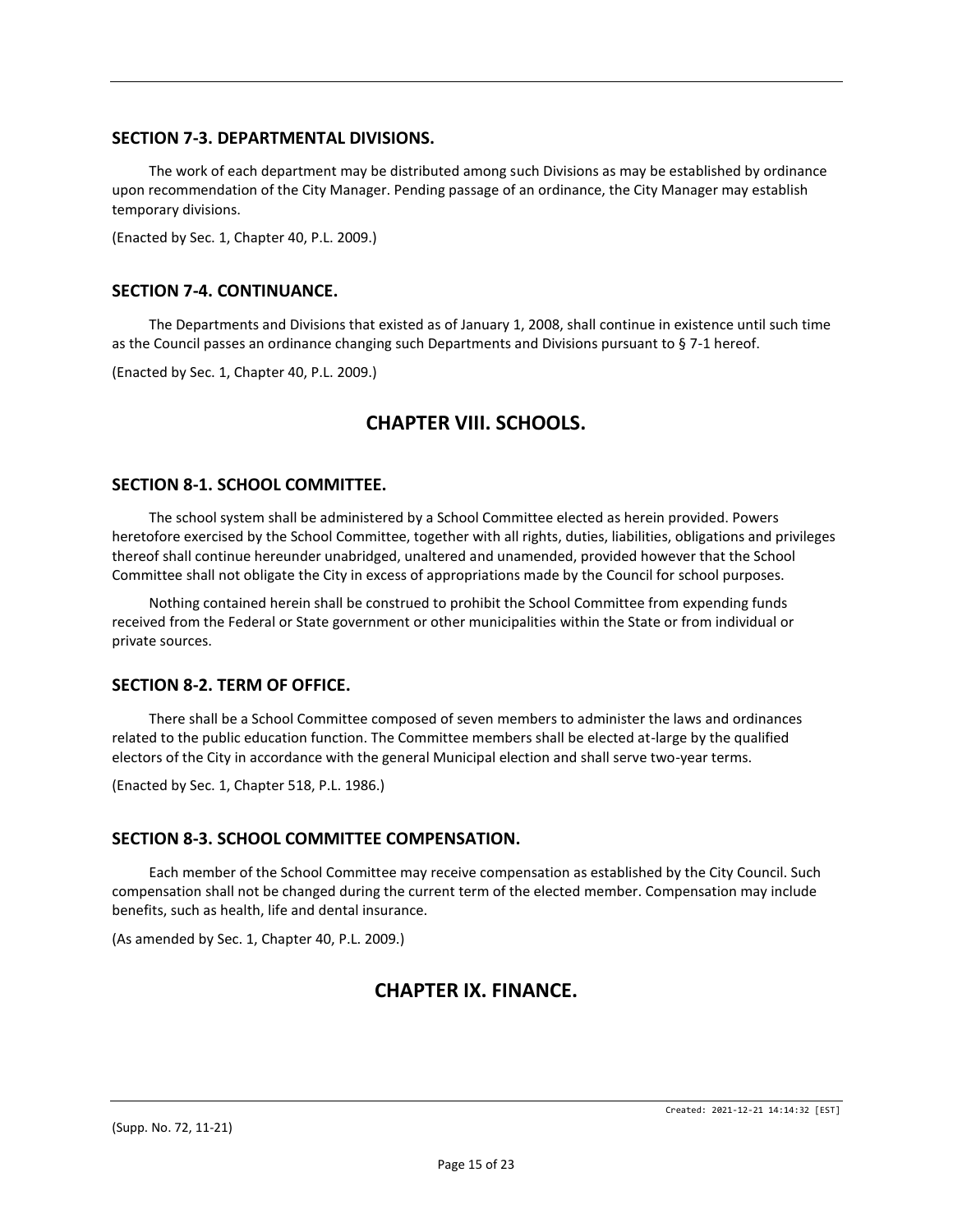### **SECTION 9-1. FISCAL YEAR AND STRATEGIC PLAN.**

The Council shall provide by ordinance for the fiscal year of the City.

The Council is responsible for having, approving and adhering to a five-year strategic plan for the City and scheduling progress review workshops. The strategic plan should be updated and approved each year no later than the first council meeting in March. Implementation should be managed by the City Manager. The strategic plan will include:

- Vision and Mission Statements
- Long-term goals projecting forward at least five years
- Short-term goals with two-year projections
- Corresponding revenue and expense projections
- Milestones and individuals/departments accountable
- Performance measurements

The City's Strategic Plan will be reviewed periodically and progress reported no less often than annually at a public hearing.

(As amended by Sec. 1, Chapter 40, P.L. 2009; Amd. of 11-4-2014.)

# **SECTION 9-2. PREPARATION OF BUDGET.**

The Manager shall prepare and submit to the Council, at least 180 days prior to the beginning of each fiscal year, a projection of the change in revenues from the current fiscal year to the next fiscal years as well as a projection of anticipated significant expense changes.

The Council shall provide to the Manager, at least 150 days prior to the beginning of each fiscal year, a list of its top priority projects and its administrative expense increase/decrease guidelines for the next fiscal year. This shall include the maximum amount of revenue that may be allocated to the Capital Improvement Program (see Section 9-19).

The Manager shall prepare and submit to the Council, at least seventy-five days prior to the beginning of each fiscal year, a proposed budget and a budget message containing an explanation of proposed financial policies and the important features of the budget plan. The Manager shall submit at the same time an appropriation ordinance making provision for the conduct of the City government for the ensuing year. Revenues and expenses related to the Council's priorities shall be highlighted.

(As amended by Sec. 1, Chapter 40, P.L. 2009.)

# **SECTION 9-3. CONTENTS OF BUDGET.**

The proposed budget shall contain the following:

- (a) A report and recommendation by the Manager relative to the items contained in the budget;
- (b) An estimate by the Manager of tax revenues to be received;
- (c) An itemized estimate of other revenues to be received which shall contain a schedule of estimated income from trust and pension funds and the application thereof;

(Supp. No. 72, 11-21)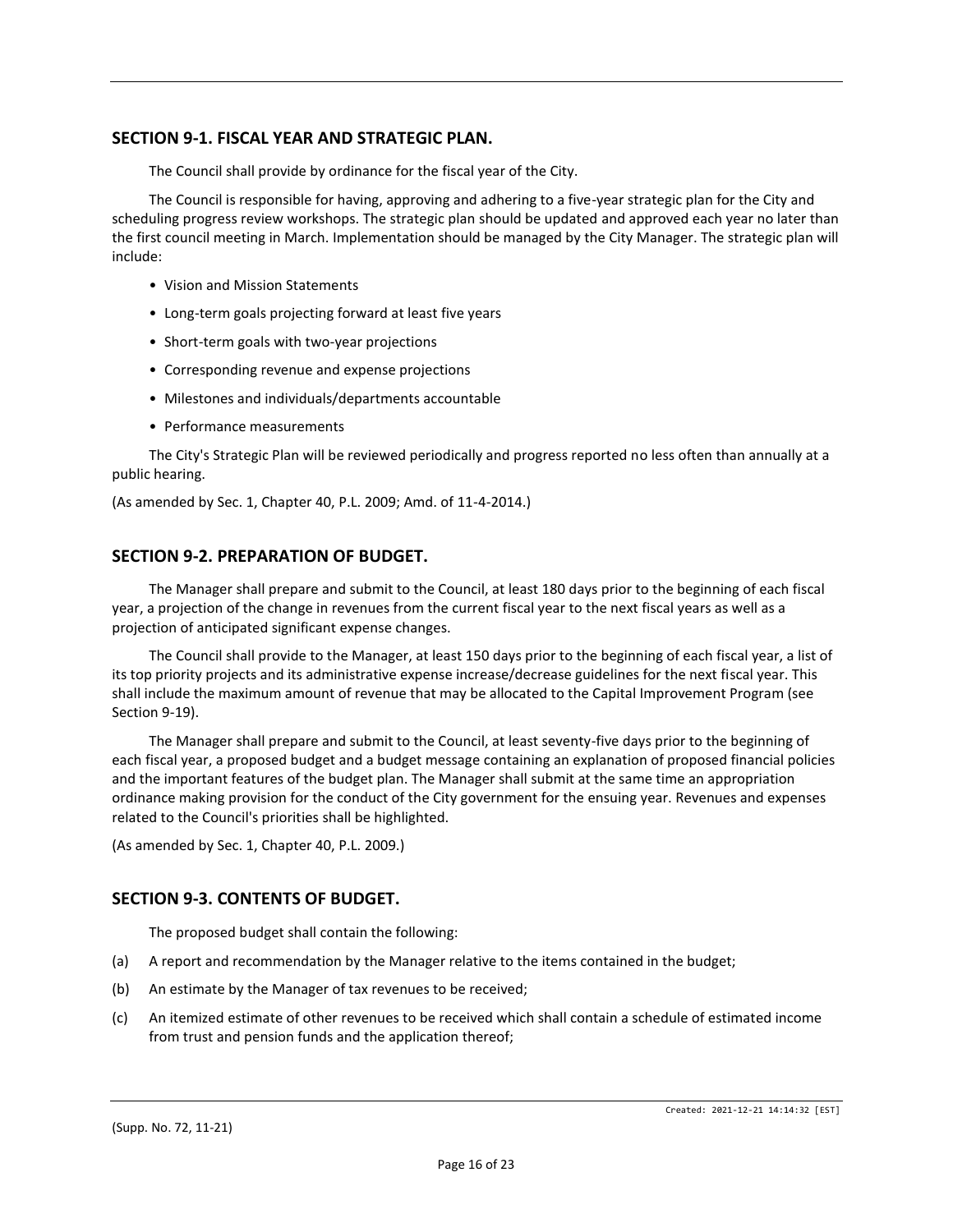(d) A schedule of bond debt retirement and bond interest accruing during the fiscal year and a schedule of appropriations required to sinking fund and a schedule of capital expenditures and the plan for financing the same.

# **SECTION 9-4. PUBLIC HEARING ON BUDGET.**

- 9-4.1 The Council, at least 60 days prior to the beginning of each fiscal year, shall hold a public hearing on the Manager's proposed budget.
- 9-4.2 The Manager, at least 30 days prior to the beginning of each fiscal year, shall prepare and present to the Council a revised budget and revenue projection based upon the Council's instructions following the public hearing.
- 9-4.3 The Council, at least 20 days prior to the beginning of each fiscal year and prior to the Council approving a final budget and appropriation ordinance, shall hold a public hearing on the revised budget.

(As amended by Sec. 1, Chapter 40, P.L. 2009.)

# **SECTION 9-5. COUNCIL MAY REVISE PROPOSED BUDGET.**

The Council may insert new items or may increase or decrease the items of the budget as presented by the Manager, but, if it shall increase the total proposed expenditures, it also shall provide for increasing the total anticipated revenues at least to equal the total proposed expenditures.

Any changes approved by the Council shall be noted on a "Budget Revision Schedule", with the City Councilor who proposed the change identified. The Budget Revision Schedule should be appended to the final budget document.

(As amended by Sec. 1, Chapter 40, P.L. 2009.)

# **SECTION 9-6. BUDGET AND APPROPRIATION ORDINANCE TO BE PUBLIC RECORD.**

Upon final passage of the appropriation ordinance, such changes as have been made in the ordinance as originally proposed also shall be made in the budget. A copy of the budget and appropriation ordinance shall be placed on file as a public record in the office of the City Clerk.

# **SECTION 9-7. AUTHORITY TO SPEND.**

The appropriation ordinance shall show the anticipated revenues and authorized expenditures in such summary form as the Council may consider necessary for effective budgetary control. The expenditures as authorized shall constitute authority for the several offices, departments and agencies to spend the amounts provided in the budget without further action by the Council.

# **SECTION 9-8. BUDGETARY CONTROL.**

The Finance Department shall exercise budgetary control over each office, department and agency and shall cause separate accounts to be kept for the items of appropriation, each of which shall show the amount of the appropriation, the amounts paid therefrom, the unpaid obligations against it, and the unencumbered balance. Unless the Finance Department shall certify that there is a sufficient unencumbered balance and available funds in any account no appropriation shall be valid and no expenditure shall be made.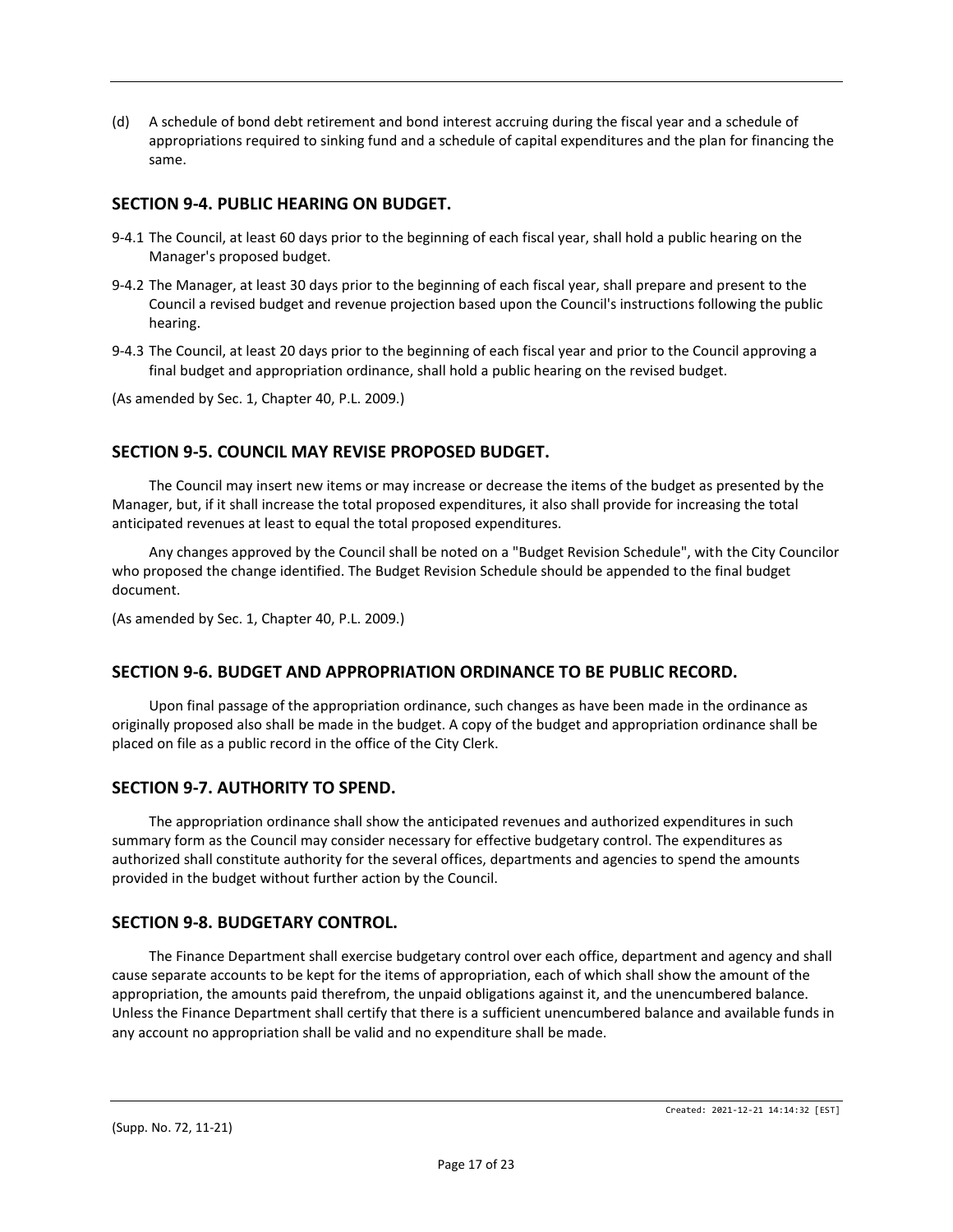The City Manger shall, no more than 30 days after the end of each fiscal month, prepare and submit to the Council a budget analytical report that identifies any significant variances between actual and budgeted revenue and expenses. The City Manager shall, no more than 30 days after the end of the 2nd fiscal quarter, prepare for the City Council a Financial Analysis Report that identifies any significant mid-year revenue and expense budget variances and projects any significant fiscal year-end revenue and expense variances. The Council will hold a public hearing on that report no later than 15 days following receipt of the report.

(As amended by Sec. 1, Chapter 40, P.L. 2009.)

### **SECTION 9-9. WORK PROGRAM.**

Before the beginning of the fiscal year the head of each office, department and agency shall submit to the Finance Department a work program for the year which shall show requested allotments of appropriations by quarterly periods for the entire fiscal year. The Finance Department shall review the requested allotments and may revise or change such allotments before approving the same. The Department shall authorize all expenditures to be made on the basis of approved allotments and not otherwise.

### **SECTION 9-10. REVISING APPROPRIATIONS.**

The approved allotments may be revised by the Finance Department during the fiscal year and, if it shall ascertain that total available income for the year will be less than total appropriations, it shall recommend to the Manager the reconsideration and revision of the several work programs and appropriations so as to prevent the making of expenditures in excess of income.

### **SECTION 9-11. REDUCTION IN APPROPRIATIONS.**

Upon notification by the Manager that actual revenue receipts will not equal the original estimates upon which appropriations were based, the Council shall make such reductions in appropriations as will prevent the occurrence of a deficit.

### **SECTION 9-12. TRANSFER OF APPROPRIATIONS BETWEEN DEPARTMENTS.**

The Council by vote of five members and upon the recommendation of the City Manager may transfer any unencumbered appropriation, balance or portion thereof from any office, department, agency or division to another.

### **SECTION 9-13. TRANSFER OF APPROPRIATIONS WITHIN DEPARTMENT.**

The Finance Department, upon request by any department or agency and with the approval of the City Manager, shall have authority to transfer any unencumbered balance or portion thereof between appropriation items within the same department or agency, subject to limitations set by City ordinance.

(As amended by Sec. 1, Chapter 524, P.L. 1985.)

# **SECTION 9-14. LIMITATION ON RIGHT TO EXPEND OR CONTRACT.**

No office, department or agency shall expend or contract to expend any money or incur any liability or enter into any contract which by its terms involves expenditure of money during the fiscal year in excess of the amounts appropriated, other than for capital improvements to be financed in whole or in part by the issuance of bonds and the making of contracts and leases approved by the Council.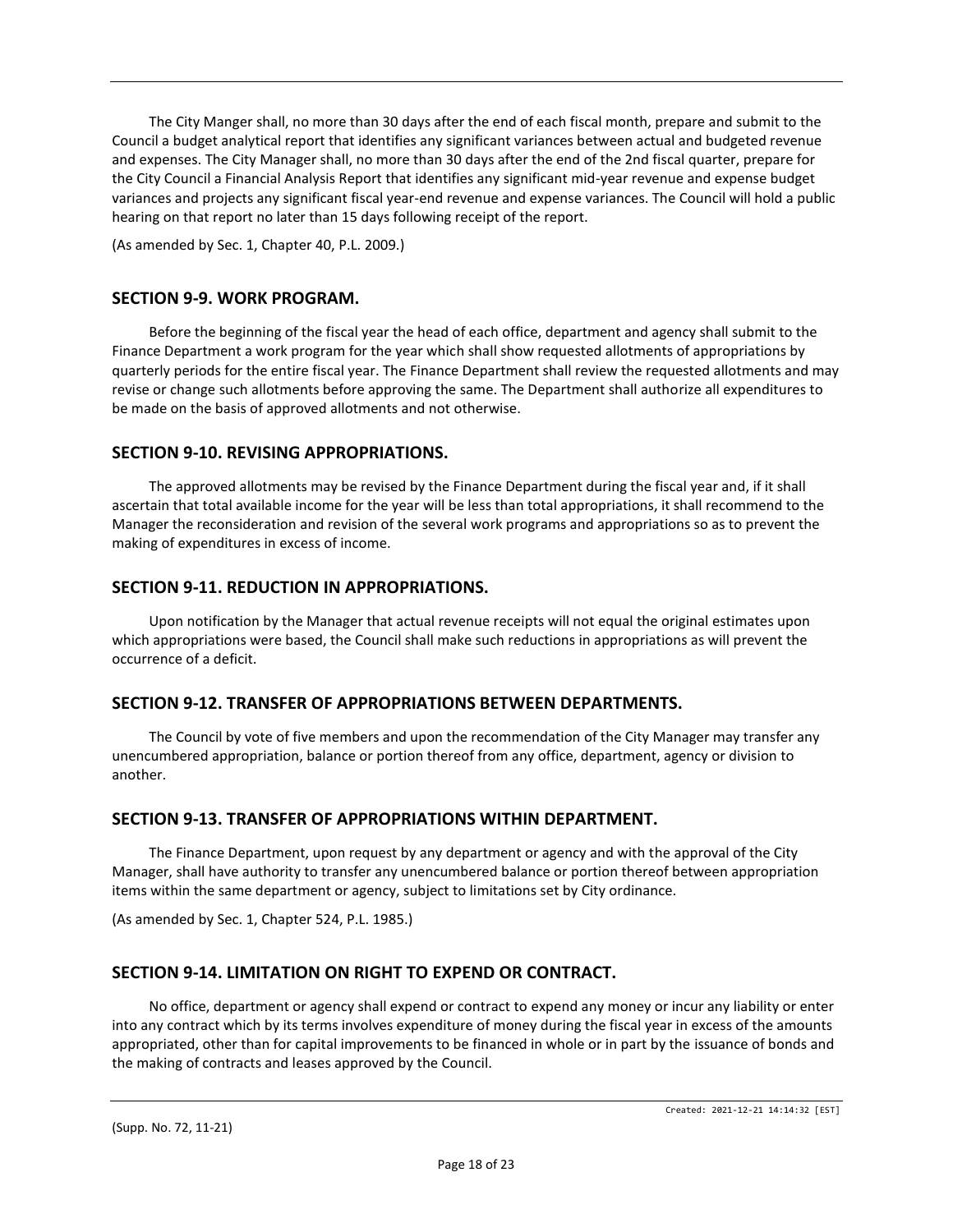# **SECTION 9-15. EXAMINATION OF PURCHASE ORDERS.**

The Finance Department shall examine all purchase orders, payrolls, and other items of proposed expenditures. Any proposed expenditure not specifically authorized by an appropriation or by the intent of the budget shall be disapproved by the Finance Department and no payment of any item so disapproved shall be made by any officer of the City.

### **SECTION 9-16. APPROPRIATION ORDINANCE NOT PASSED.**

If at the termination of any fiscal year the appropriations necessary for the support of the City for the ensuing fiscal year shall not be made, the several amounts appropriated in the last appropriation ordinance for the objects and purposes therein specified shall be deemed to be re-appropriated for the ensuing fiscal year. However, if a decrease in revenue for the next fiscal year is anticipated, all such appropriations shall be reduced in proportion to the anticipated revenue decrease.

(Amd. of 11-4-2014.)

### **SECTION 9-17. GENERAL FUND.**

The General Fund shall comprise the resources and liabilities of the City not specifically belonging to other funds. Capital funds and other special funds may be created by ordinance and the Council shall specify the source of receipts and the purposes for which expenditures from special funds shall be made. All revenues of the City not required to be paid into any other fund shall be paid into the General Fund.

### **SECTION 9-18. BALANCES LAPSE.**

All General Fund balances of appropriations, except an appropriation for a Capital Improvement, shall lapse at the end of the fiscal year to the extent that they shall not have been expended or encumbered. All such balances shall revert to the General Fund and shall be subject to reappropriation. An appropriation for a Capital Improvement shall continue in force until expended, revised, or repealed; the purpose of any such appropriation shall be deemed abandoned if three years pass without any disbursement from or encumbrance of the appropriation.

(As amended by Sec. 1, Chapter 35, P.L. 2002.)

# **SECTION 9-19. CAPITAL IMPROVEMENT PROGRAM.**

No later than February 1 of each year, the City Manager shall prepare and submit to the City Council a fiveyear capital improvement program, including a capital budget.

The City Council, by resolution, shall adopt in concept a capital improvement program on or before the first regularly scheduled Council meeting in April; the first year of the program shall be incorporated into the proposed operating budget for the ensuing fiscal year. The City Council, at least one week before the adoption in concept of the capital improvement program, shall hold a public hearing thereon.

No later than February 15 the City Manager shall publish in a newspaper of general circulation a general summary of the capital improvement program and a notice stating:

- (1) The date, time and place for a public hearing on the program; and
- (2) The location where copies of the program are available for inspection.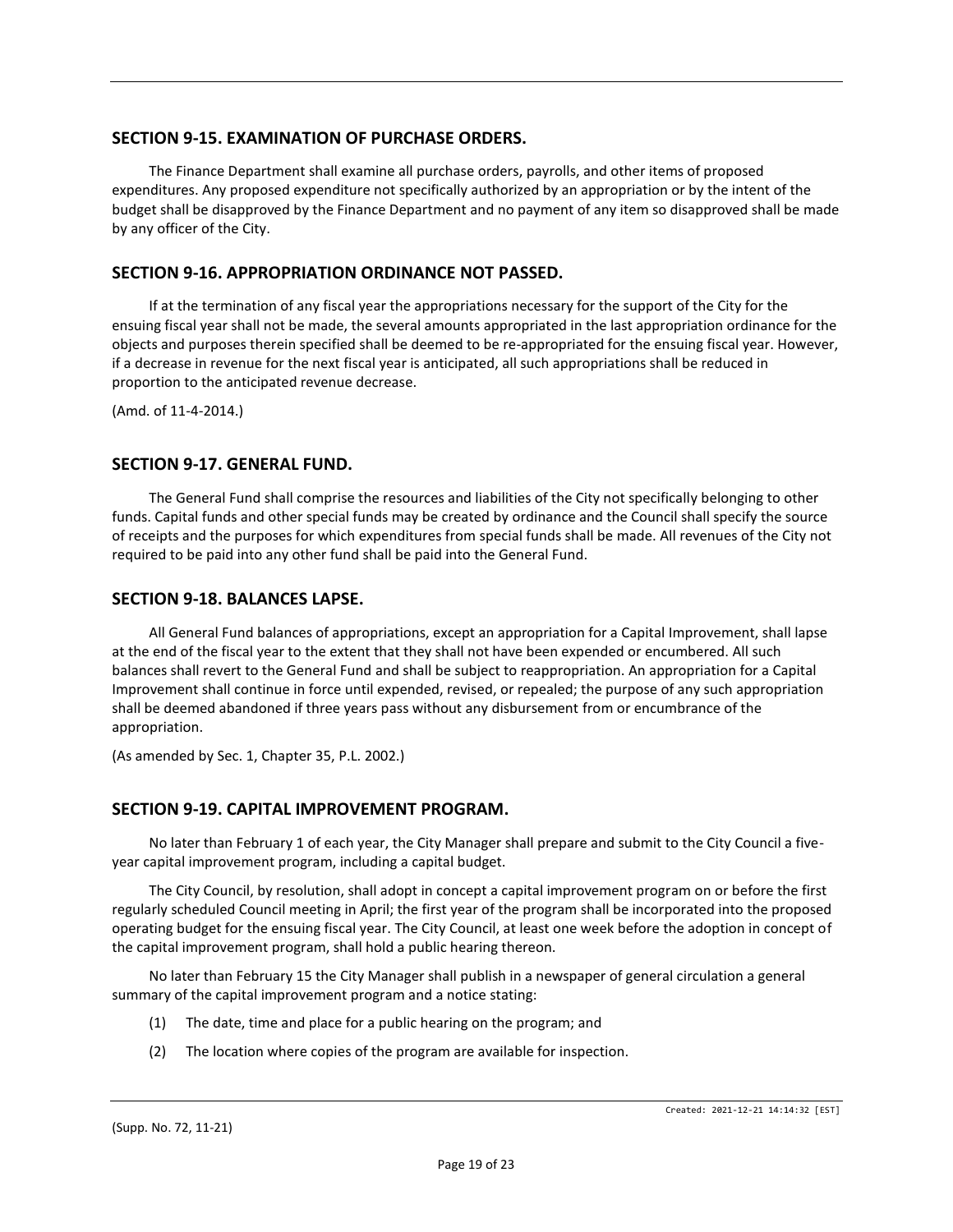The definition of capital improvement, the contents of the program, and the general criteria used in determining priorities of projects, shall be prescribed by ordinance.

(As amended by Sec. 1, Chapter 241, P.L. 1985.)

### **SECTION 9-20. REFUNDING.**

The City may borrow money by pledging the credit and property of the City for the purpose of refunding its bonded indebtedness.

### **SECTION 9-21. BOND LIMITATION WITHOUT REFERENDUM.**

No bonds shall be issued pledging the credit of the City in any one fiscal year in an amount exceeding threehundredths of one percent of the total assessed valuation of the City for the preceding fiscal year, unless a question describing the amount and purpose of the bonds is submitted to a vote of the electors at either a general or special election and approved by a majority of the electors voting at said election; provided, however, that no bonds shall be issued under this paragraph that would cause the total outstanding principal amount of bonds issued without voter approval to exceed fifteen-hundredths of one percent of the total assessed valuation of the City for the preceding fiscal year. And further, these bonds may be used only to fund capital items having a useful life at least equal to the terms of the bond. This section shall not apply to notes issued in anticipation of revenues or other temporary notes issued in accordance with State law, nor to any obligations of the City under any lease, lease purchase or similar agreement issued under State law.

Notwithstanding the foregoing provisions, the City may also issue bonds for water or sewer purposes without voter approval, provided that no such bonds shall be issued in any one fiscal year without such approval in an amount exceeding ten (10) percent of the appropriate use charge of the City for the preceding fiscal year. And further, these bonds may be used only to fund capital items having a useful life at least equal to the term of the bond. No bonds issued for water or sewer purposes shall be included in determining the total amount of bonds outstanding for the purposes of the debt limit imposed by the preceding paragraph.

(As amended by Sec. 1, Chapter 239, P.L. 1985.)

### **SECTION 9-22. ANNUAL AUDIT.**

The Council shall cause to be made an annual independent audit of the books, accounts and other evidences of financial transactions of the City, to be conducted by either State auditors or a certified public accountant having no personal interest therein. Such examination shall conform with generally accepted auditing standards and shall include all procedures necessary for the auditors to express an informed opinion of the financial practices and accounts. A copy of the audit report shall be filed with the City Clerk and shall be a public record.

### **SECTION 9-23. COMPETITIVE BIDDING.**

Before any purchase of or contract for supplies, materials or equipment is made on behalf of the city, opportunity shall be given for competitive bidding under such rules and regulations and with such exceptions as the council may prescribe by ordinance.

All contract actions shall follow competitive bidding requirements of the Rhode Island General Laws. Procurements, not to exceed an aggregate amount of ten thousand dollars (\$10,000.00) for construction and five thousand dollars (\$5,000.00) for all other purchases, may be made in accordance with small purchase regulations promulgated by the City under such rules and regulations and with such exceptions as the Council may prescribe by ordinance. Procurements shall not be artificially divided so as to constitute a small purchase under this section.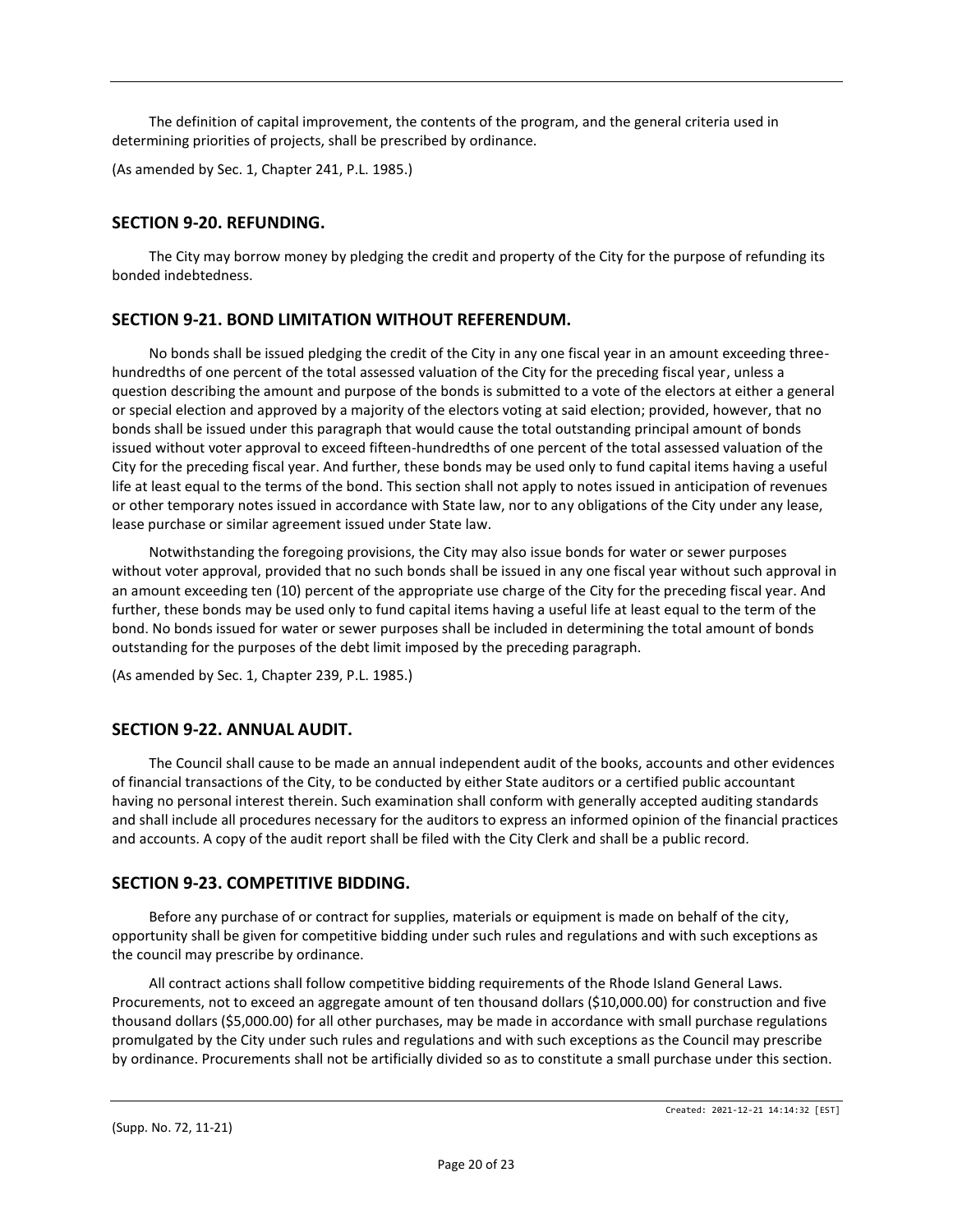Procurements of between five thousand dollars (\$5,000.00) and ten thousand dollars (\$10,000.00) shall follow the competitive bidding requirements of the Rhode Island General Laws and shall be awarded by an Award Committee consisting of the Purchasing Agent, a requesting Department Representative and a disinterested City employee selected by the City Manager. The Award Committee shall have power to award or reject all bids and advertises for new bids within their threshold dollar limit. Alterations in any contract entered into may be made within the threshold dollar limit when authorized by the Award Committee on a written recommendation from the City Manager or the Manager's designee.

Procurements of above ten thousand dollars (\$10,000.00) shall follow the competitive bidding requirements of the Rhode Island General Laws and shall be awarded by the Council. The Council shall have power to award or reject all bids and advertise for new bids. Alterations to any contract entered into may be made when authorized by the Council on a written recommendation of the City Manager or the Manager's designee.

(As amended by Sec. 1, Chapter 123, P.L. 1983; Sec. 1, Chapter 444, P.L. 1989; Sec. 1, Chapter 40, P.L. 2009.)

# **SECTION 9-24. REQUISITIONS.**

All purchase actions and contracts executed on behalf of the City shall be pursuant to a requisition in written or electronic form. These requisitions shall originate from the head of the office, department or agency whose appropriations will be charged.

(As amended by Sec. 1, Chapter 40, P.L. 2009.)

# **CHAPTER X. MISCELLANEOUS.**

### **SECTION 10-1. TERMS OF OFFICE.**

Except for the Canvassing Authority, all elected and appointive officers elected or appointed for a definite term shall enter upon their term of office on the first day of December next following a City election, or as soon thereafter as may be practical, and shall serve until their successors are elected or appointed and qualified. All appointive officers appointed for an indefinite terms shall serve until their successors are appointed and qualified.

(As amended by Sec. 2, Chapter 269, P.L. 1984; Amd. of 11-4-2014.)

### **SECTION 10-2. SEPARABILITY.**

It is hereby declared to be the intention of the electors of the City of Newport that each provision of this Charter is separable and if for any reason any such provision or provisions shall hereafter be declared illegal by any court of proper jurisdiction, all other provisions of this Charter shall remain in full force and effect.

### **SECTION 10-3. CONSTRUCTION.**

Whenever in any general law, public law or other act of the General Assembly, or in any document, instrument, record or proceeding, there shall appear the words "Representative Council," or the words "Representative Council of the City of Newport," or "City Council," or "Board of Aldermen" in relation to the City, such words shall be construed to refer to, include and describe the Council hereby established.

Wherever in this Charter the term "Councilman" or "Councilmen" shall appear, such words shall be construed to refer to "Councilor," or the plural, as appropriate.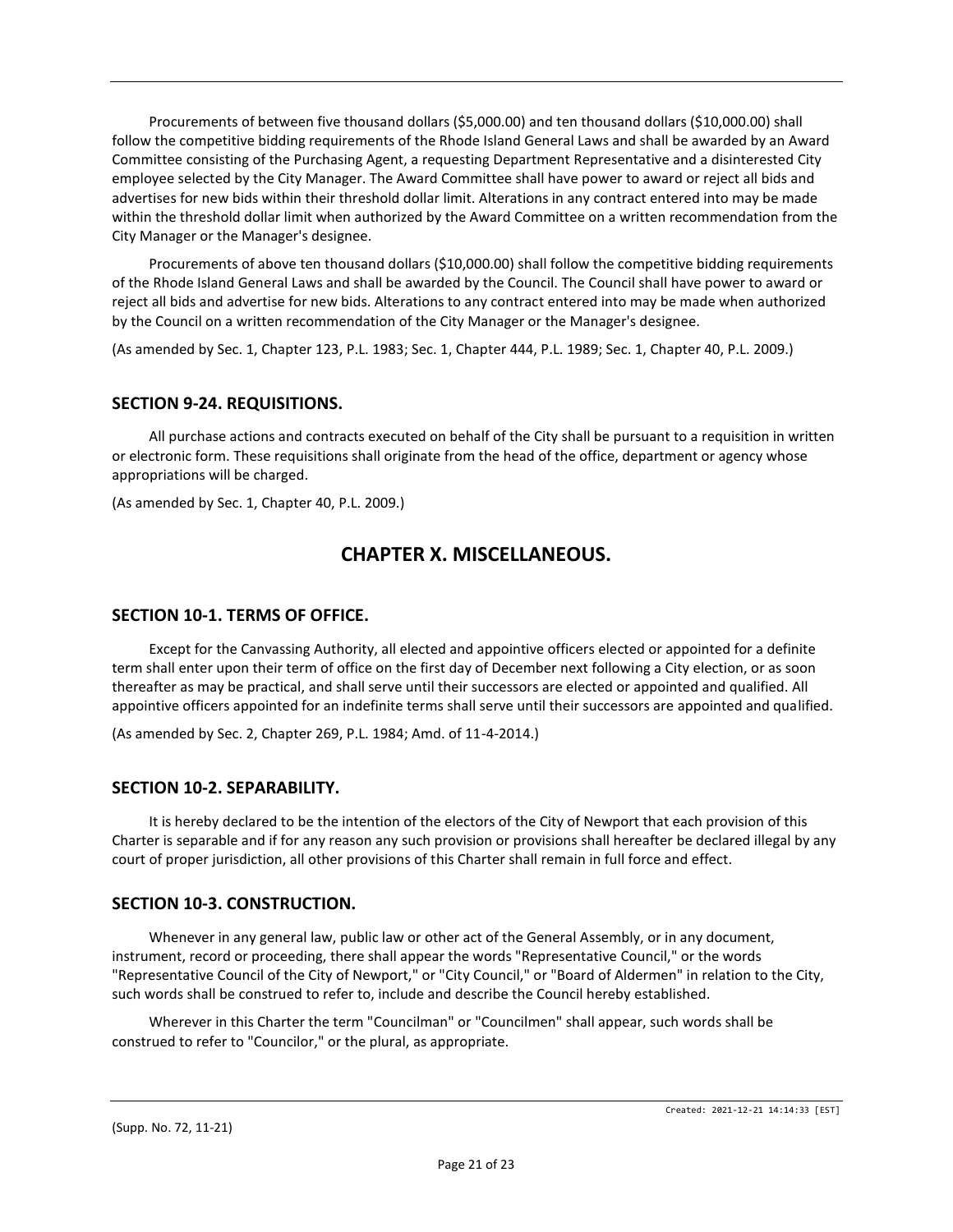To the extent that any specific provision contained in this Charter conflicts with any provision expressed in general terms, the specific provision shall prevail.

(As amended by Sec. 1, Chapter 35, P.L. 2002.)

### **SECTION 10-4. EXISTING COMMISSIONS AND BOARDS.**

All commissions and boards in existence on the first day of November, 1953, shall continue in existence until discharged by action of the Council.

### **SECTION 10-5. CONTINUANCE OF PRESENT OFFICERS.**

REPEALED by Sec. 1, Chapter 40, P.L. 2009.

### **SECTION 10-6. APPOINTMENT TO VACANCIES.**

Appointments to fill vacancies in offices shall be for the respective unexpired terms only, and shall be made by the original appointing power unless otherwise provided.

### **SECTION 10-7. QUALIFICATIONS OF ELECTIVE OR APPOINTIVE OFFICERS.**

If any elective or appointive officer of the City or of a ward thereof shall cease to be a resident of the City or their respective ward, the office held by said elective or appointive officer shall be declared vacant. After a public hearing and for due cause, the Council shall have the power to remove any appointive officer.

(As amended by Sec. 1, Chapter 35, P.L. 200; Amd. of 11-4-2014.)

### **SECTION 10-8. TERMS OF OFFICE OF PRESENT ELECTIVE OFFICERS; TERMINATION.**

REPEALED by Sec. 1, Chapter 40, P.L. 2009.

### **SECTION 10-9. WHEN CHARTER EFFECTIVE.**

REPEALED by Sec. 1, Chapter 40, P.L. 2009.

### **SECTION 10-10. CHARTER REVIEW.**

The Council shall provide for periodic review of this charter by appointing a Charter Review Commission no more than 10 years from the date of appointment of the most recent Charter Review Commission.

(As amended by Sec. 1, Chapter 35, P.L. 2002.)

# **CHAPTER XI. MUNICIPAL COURT.**

### **SECTION 11-1. ESTABLISHED.**

(1) The City Council of the City of Newport may establish a municipal court and confer upon such court original jurisdiction, notwithstanding any other provisions of the general laws, to hear and determine causes involving violation of any ordinance, including minimum housing, historical area zoning and zoning